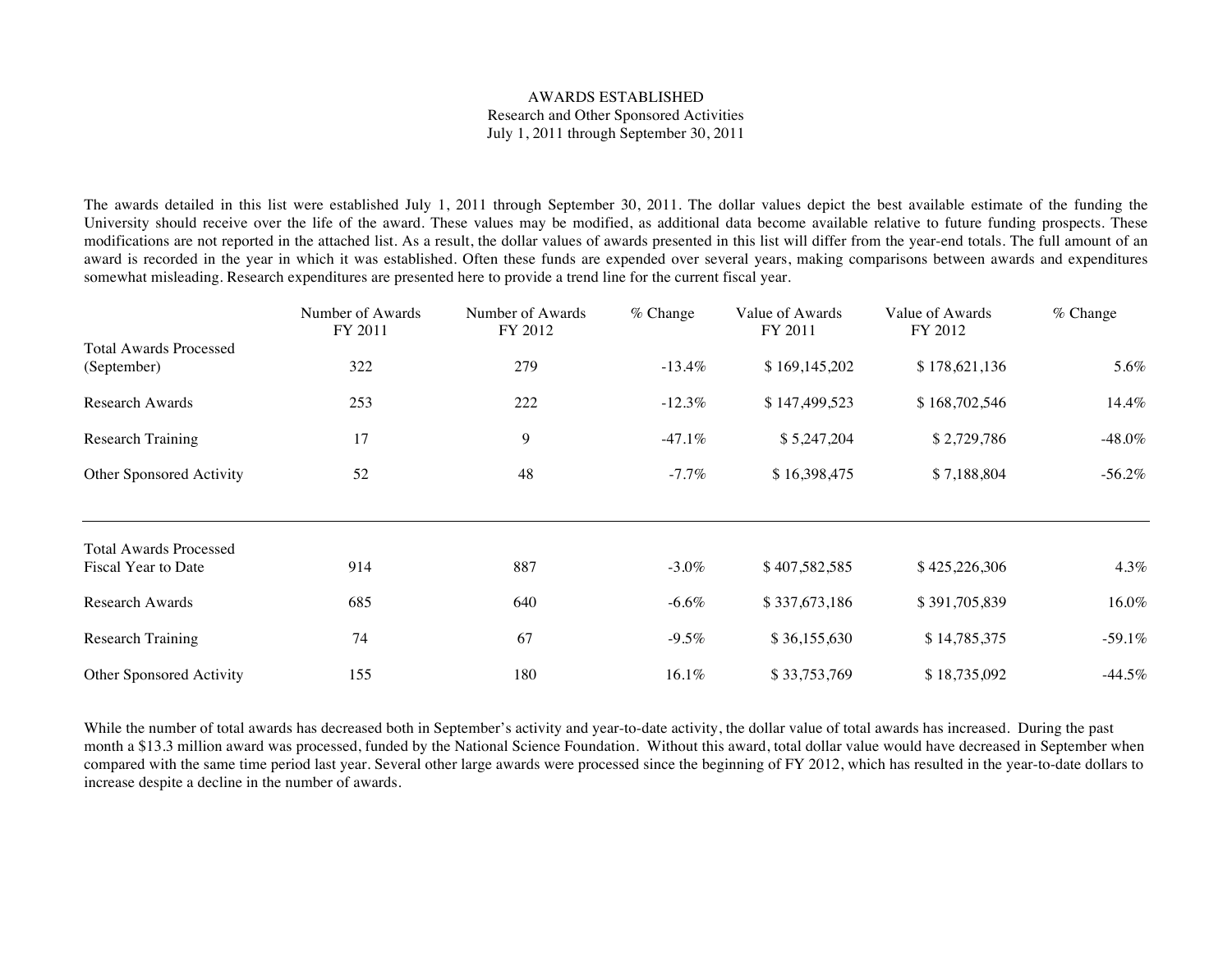## ------------ RESEARCH EXPENDITURES ------------

|                | Federal<br>Expendable<br>Restricted | Other<br>Funds | Total<br>Expenditures |
|----------------|-------------------------------------|----------------|-----------------------|
| August 2011    | \$144,488,005                       | \$76,509,159   | \$220,997,164         |
| August 2010    | \$147,367,634                       | \$63,336,949   | \$210,704,582         |
| Percent Change | $-2.0\%$                            | 20.8%          | $4.9\%$               |

Source: Division of Research Development and Administration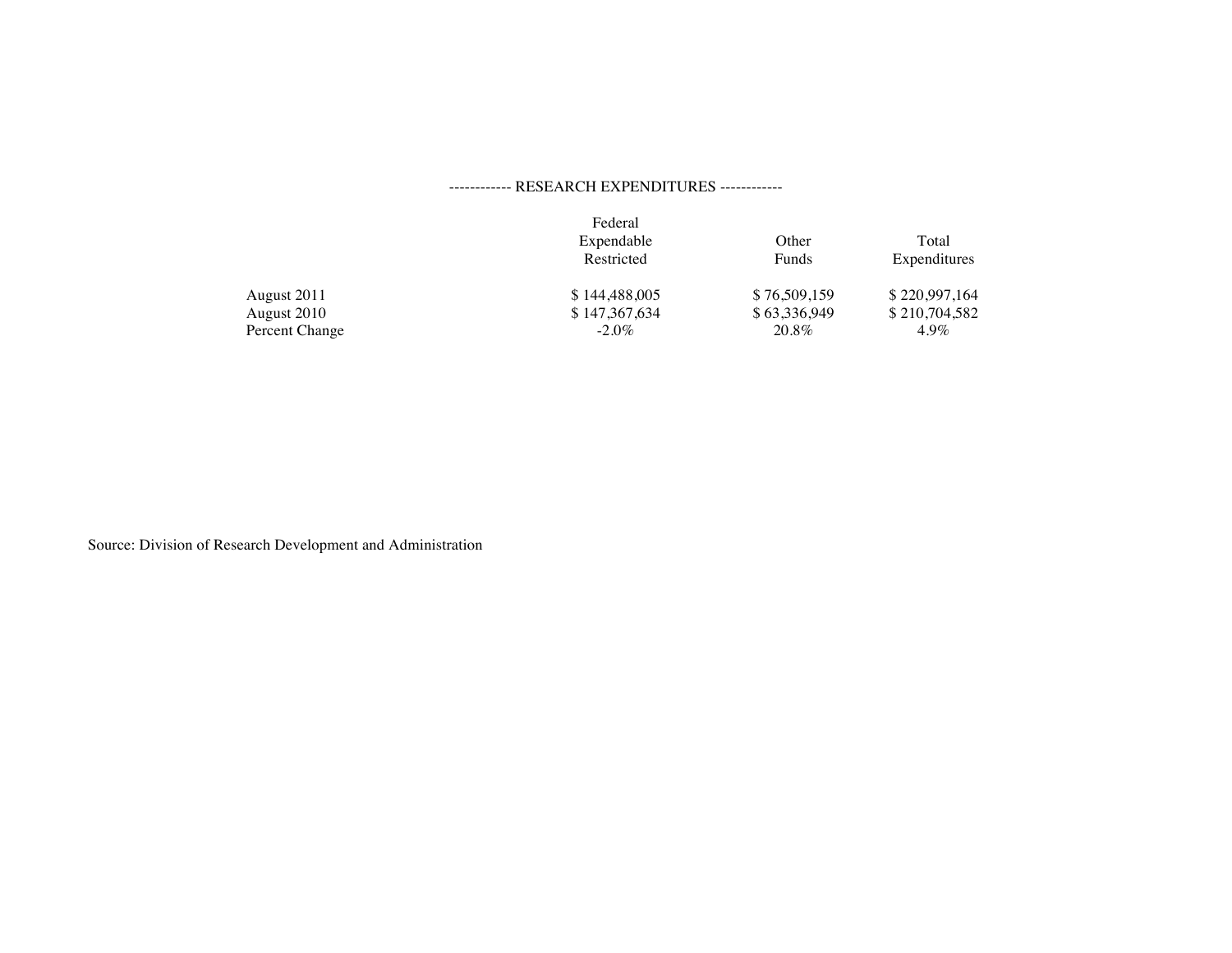**Number of Awards Processed**



**Dollar Value of Awards Processed**



Data Source: Division of Research Development and Administration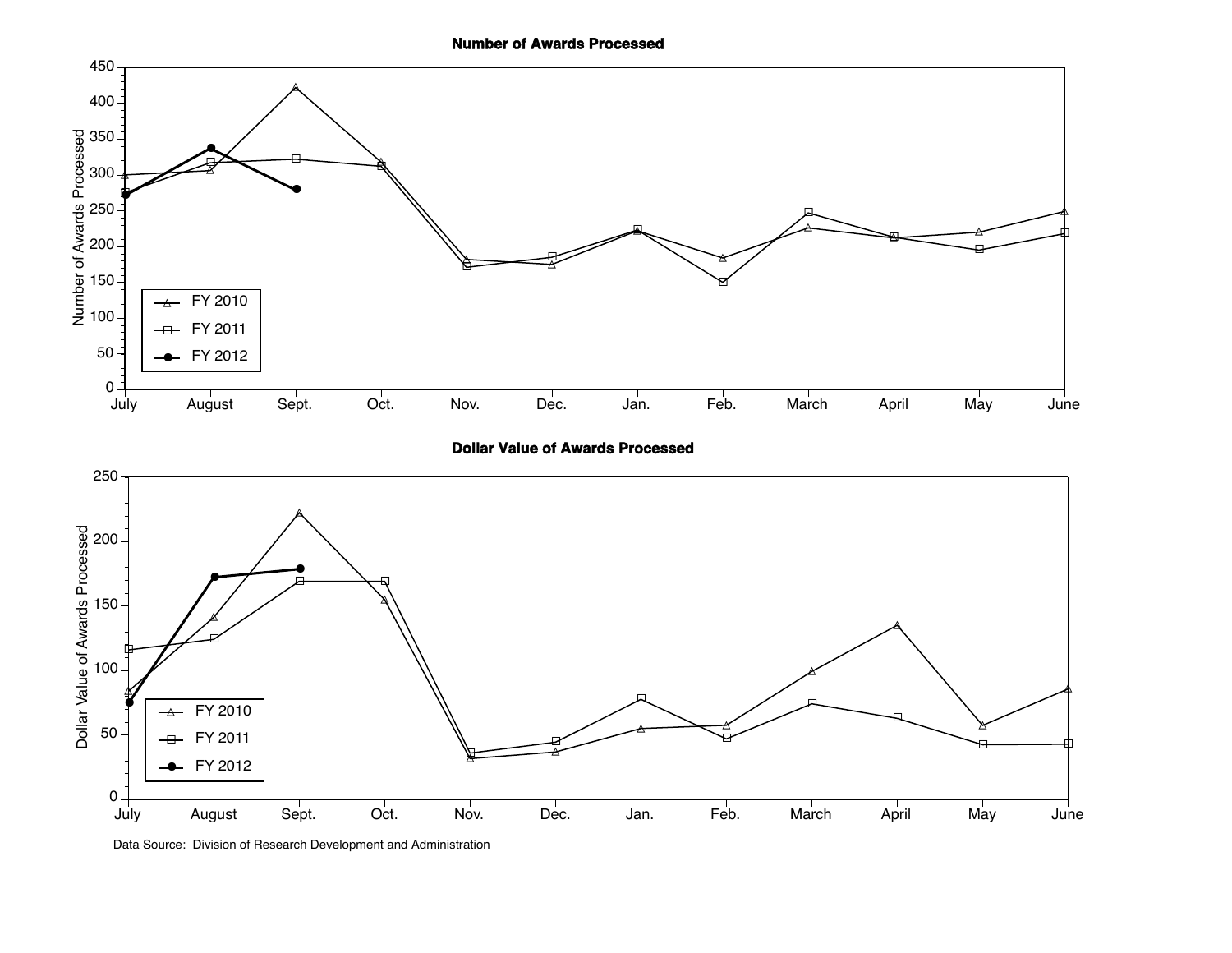# **AWARDS ESTABLISHED FOR RESEARCH AND OTHER SPONSORED ACTIVITIES**

## **September 01, 2011 through September 30, 2011**

The awards listed here by direct sponsor were established during the month designated in the heading above. For each award, the listing includes the award title, the principal investigator(s), the proposal administrative department, participating investigators with specified effort, the estimated amount awarded for the award period, and the estimated award period.

## **3M (Minnesota Mining and Manufacturing Company)**

*Clinical Evaluation of Chairside CAD/CAM Nano-Ceramic Restorations*

DENNIS J FASBINDER (DENTCariology,Restor Sci &Endo)

\$228,510 12/10/2010 - 11/30/2014

## **Advanced Technologies and Regenerative Medicine, LLC (ATRM)**

*Vistakon Microvalve*

YOGESH B GIANCHANDANI (COE EECS - ECE - WIMS - ERC) \$46,024 07/01/2011 - 12/31/2011

### **American Academy of Implant Dentistry**

*The effect of VEGF on the growth, mineralization and expression of osteogenesis related molecules of adipose-derived stem cell (ADSC) grown on novel fluorapatite (FA) coated implant surface (Clark)*

BRIAN H CLARKSON (DENTCariology,Restor Sci &Endo)

\$2,000 09/01/2011 - 08/31/2012

## **American Chemical Society**

*Editorial assistance for the Journal of Medicinal Chemistry*

SHAOMENG WANG (Int Med-Hematology/Oncology)

\$57,200 08/01/2011 - 07/31/2012

## **American Council of Learned Societies**

*Global Perspectives on the History of Chinese Legal Medicine*

MIRANDA D BROWN (LSA Asian Languages & Cultures)

\$15,000 08/15/2011 - 12/31/2011

#### **American Society for Surgery of the Hand**

*Measuring Quality of Life in Neonatal Brachial Plexus Palsy: A Qualitative and Quantitative Study*

KEVIN CHI CHUNG (Plastic Surgery Section)

\$30,500 09/01/2011 - 08/31/2013

### **American Tinnitus Association, The**

*Somatosensory Influence on Physiological and Behavioral Correlates of Tinnitus - Towards an Effective Technique for Alleviating Tinnitus*

SUSAN E SHORE (Kresge Hearing Research Inst)

\$45,000 09/01/2011 - 09/01/2012

## **Ann Arbor, City of**

*Meal Delivery to the Homebound*

SHARON A REDMER (UMH AA Meals on Wheels - Gifts)

\$23,914 07/01/2011 - 06/30/2012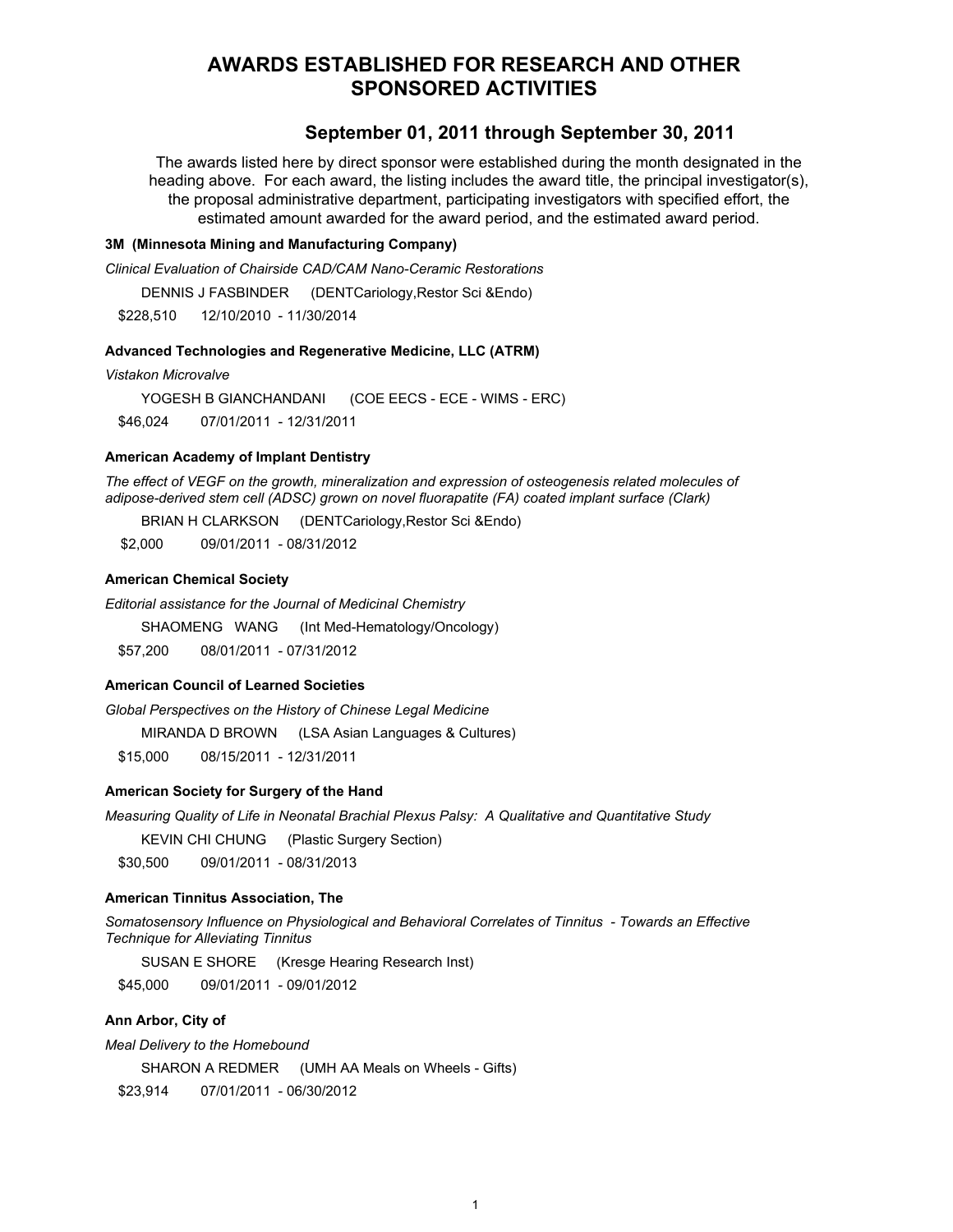## **ARTIS Research and Risk Modeling Corporation**

*Case-Based Influence in Conflict Management- Amendment #1* ROBERT AXELROD (G. Ford Sc Pub Pol) \$82,800 06/01/2010 - 05/31/2014

### **Battelle Memorial Institute**

*Reliable Leader-Follower & Tracking Technologies for Unmanned Ground Vehicles*

DAWN M TILBURY (Mechanical Engineering)

with JOHANN BORENSTEIN \$555,000 08/18/2011 - 02/14/2013

**Breast Cancer Research Foundation, The**

*Regulation of Breast Cancer Invasion/Metastasis Programs* STEPHEN J WEISS (Life Sciences Institute) with RUI LIU XIAO-YAN LI \$225,000 10/01/2011 - 09/30/2012

## **Brigham and Women's Hospital**

*Computed Tomographic characterization of subjects enrolled in the STATCOPE Investigation* MEILAN K HAN (Int Med-Pulm./Critical Care) \$33,252 02/07/2011 - 01/31/2012

### **Brookings Institution**

*Demographic Research with The Brookings Institution* WILLIAM H FREY (Pop Studies-Research)

\$26,214 09/01/2011 - 08/31/2012

## **Buhlmann Laboratories AG**

*Buhlmann Calprotectin ELISA method comparison to predictive device for FDA clearance* PETER DOYLE HIGGINS (Int Med-Gastroenterology) \$209,154 08/01/2011 - 07/31/2012

## **Charles Pankow Foundation**

*Effect of Shear Stud Layout on the Seismic Behavior of Slab-Column Connections* GUSTAVO J PARRA-MONTESINOS (Civil & Environmental Engr) \$162,000 07/01/2011 - 02/28/2013

## **Children's Hospital of Boston**

*Simons Subcontract with Harvard for Fiona Miller's VIP work* FIONA K MILLER (Univ Ctr for Child & Family) \$57,550 05/01/2011 - 07/31/2011

## **Chrysler LLC**

*Crash Avoidance Braking - Driver Reactions (Chrysler Challenge Fund)* PAUL A GREEN (UMTRI-Driver Interface)

\$98,457 09/03/2011 - 06/30/2012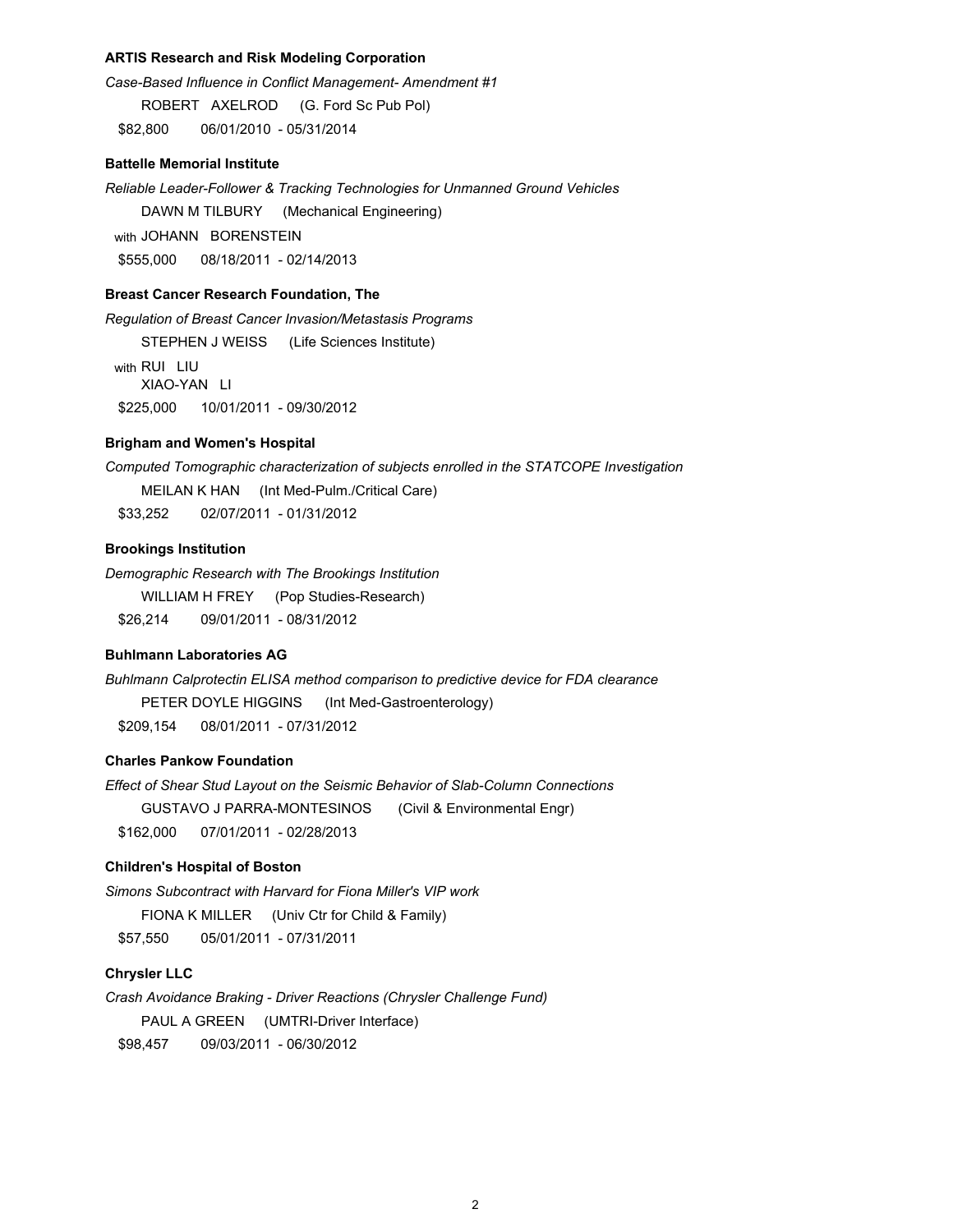## **Columbia University**

*IES Center Proposal National Research and Development Center on Postsecondary Education and Employment*

SUSAN MARIE DYNARSKI (G. Ford Sc Pub Pol)

with BRIAN AARON JACOB PETER RILEY BAHR

\$280,435 07/01/2011 - 06/30/2012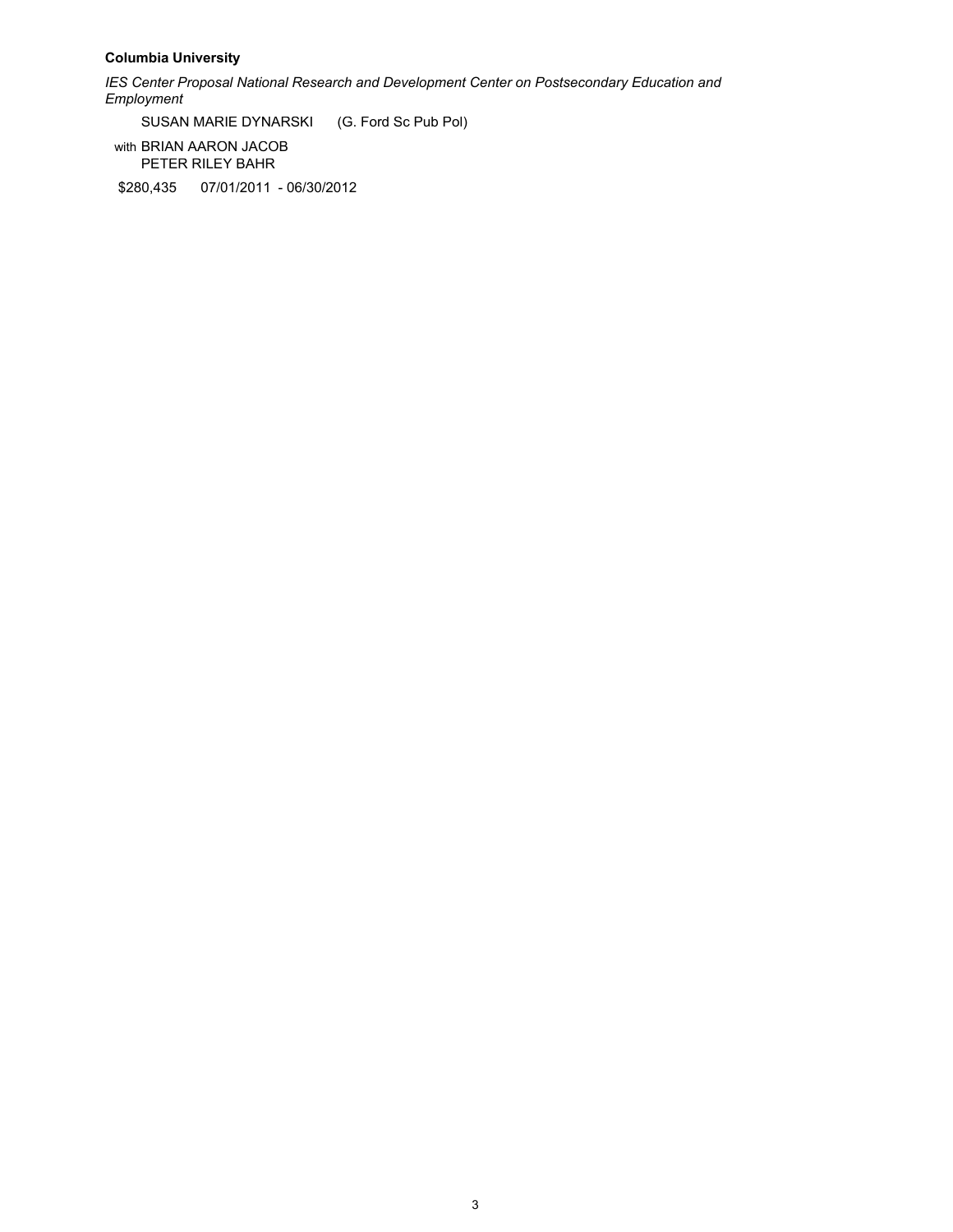#### **Commerce, Department of-National Oceanic and Atmospheric Administration**

*Enhancing Outreach on Climate Change, Variability, and Uncertainty in the Great Lakes Region*

JENNIFER READ (SNRE Michigan Sea Grant)

\$119,892 05/01/2011 - 06/30/2012

*Communications Materials to Convey the Importance of NOAA's Contributions to the Great Lakes Restoration Initiative*

ALLEN BURTON (SNRE CILER)

\$7,492 07/01/2011 - 06/30/2012

*The effects and impacts of hypoxia on production potential of ecologically and commercially important living resources in the northern Gulf of Mexico*

ALLEN BURTON (SNRE CILER)

\$107,467 07/01/2011 - 06/30/2012

*Implementation of 2011 GLOS Nearshore Observing Network*

ALLEN BURTON (SNRE CILER)

with GUY A MEADOWS

THOMAS H JOHENGEN

\$700,000 07/01/2011 - 06/20/2012

*Sea Grant/GLERL Great Lakes Sea Grant Network Agent*

JAMES STEPHEN DIANA (SNRE Michigan Sea Grant)

\$73,056 02/01/2011 - 01/31/2013

*Modeling sea ice-ocean-ecosystem responses to climate changes in the Bering-Chukchi-Beaufort seas with data assimilation of RUSALCA measurements*

ALLEN BURTON (SNRE CILER)

\$158,426 07/01/2011 - 06/30/2012

*Adaptive Integrated Framework (AIF): a new methodology for managing impacts of multiple stressors in coastal ecosystems*

ALLEN BURTON (SNRE CILER)

with DMITRY BELETSKY THOMAS H JOHENGEN

\$331,254 07/01/2011 - 06/30/2012

*Changes in food-web dynamics of southern Lake Michigan*

ALLEN BURTON (SNRE CILER)

\$30,000 07/01/2011 - 06/30/2012

*Status and Trends of Benthic Macroinvertebrates in the Great Lakes*

ALLEN BURTON (SNRE CILER)

\$42,492 07/01/2011 - 06/30/2012

*Expansion and Enhancement of NOAA's Great Lakes Aquatic Nonindigenous Species Information System (GLANSIS)*

ALLEN BURTON (SNRE CILER)

\$29,039 07/01/2011 - 06/30/2012

*Mechanistic Approach to Identify the Role of Pathogens in Causing Diporeia spp. Decline in the Laurentian Great Lakes*

ALLEN BURTON (SNRE CILER)

\$98,400 07/01/2011 - 06/30/2012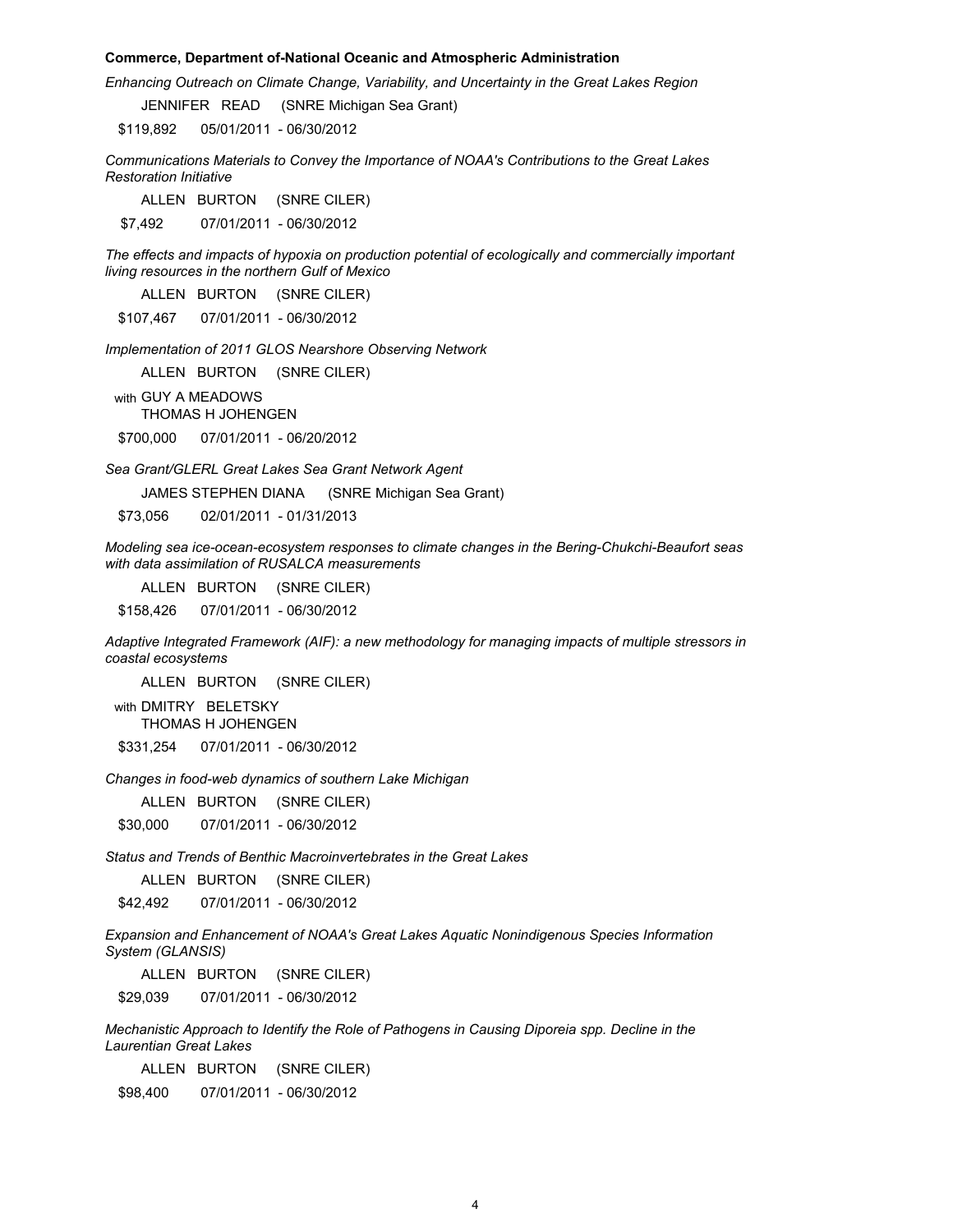#### **Community Foundation of Greater Flint**

*Christopher Paul Curtis Writing Adventure*

ROSE A CASEMENT (Flint Education)

\$4,500 09/01/2011 - 01/31/2012

### **Defense, Department of-Air Force, Department of the**

*Atom-Photon Entanglement for Long Distance Quantum Communication*

AARON EDWARD LEANHARDT (LSA Physics)

\$382,224 09/01/2011 - 08/31/2014

*A Technology Demonstrator for Composable Space Weather Satellite Missions* JAMES W CUTLER (Aerospace Engineering) \$110,000 09/01/2011 - 08/31/2013

*Vascular Injury Advanced Training*

JONATHAN L ELIASON (Vascular Surgery Section)

with LENA M NAPOLITANO

ROBERT BRENT STANSFIELD

\$353,136 09/12/2011 - 09/11/2013

## **Defense, Department of-Army, Department of the**

*Charge Storage Properties of Early Transition Metal Nitrides*

LEVI THEODORE THOMPSON (Chemical Engineering Dept)

with ALICE ELEANOR SYLVIA SLEIGHTHOLME

\$52,385 09/15/2011 - 02/14/2012

*High Framing Rate Digital Cameras for Characterizing Dynamic Response and Failure of 3D Textile Composites for Army Applications*

ANTHONY M WAAS (Aerospace Engineering)

\$173,645 09/01/2011 - 08/31/2012

*Home-Based Diagnosis and Management of Sleep-Related Breathing Disorders in Spinal Cord Injury*

ROBERT G SITRIN (Int Med-Pulm./Critical Care)

with ANTHONY E CHIODO GIANNA M RODRIGUEZ HELENA SCHOTLAND KRISTY ANN BAUMAN

\$1,248,585 09/30/2011 - 10/29/2015

*Biomechanical Parameters for Military External Fixators*

PAUL JOSEPH DOUGHERTY (Orthopaedic Surgery)

\$157,361 09/15/2011 - 10/14/2013

*RI: Autonomous Mobility Applique Systems (AMAS)*

STEVE UNDERWOOD (Dbn College of Eng-CEEP)

\$855,097 09/08/2011 - 09/07/2012

*Predicting the Fate and Effects of Resuspended Metal Contaminated Sediments*

ALLEN BURTON (SNRE CILER)

\$30,281 09/15/2011 - 02/23/2013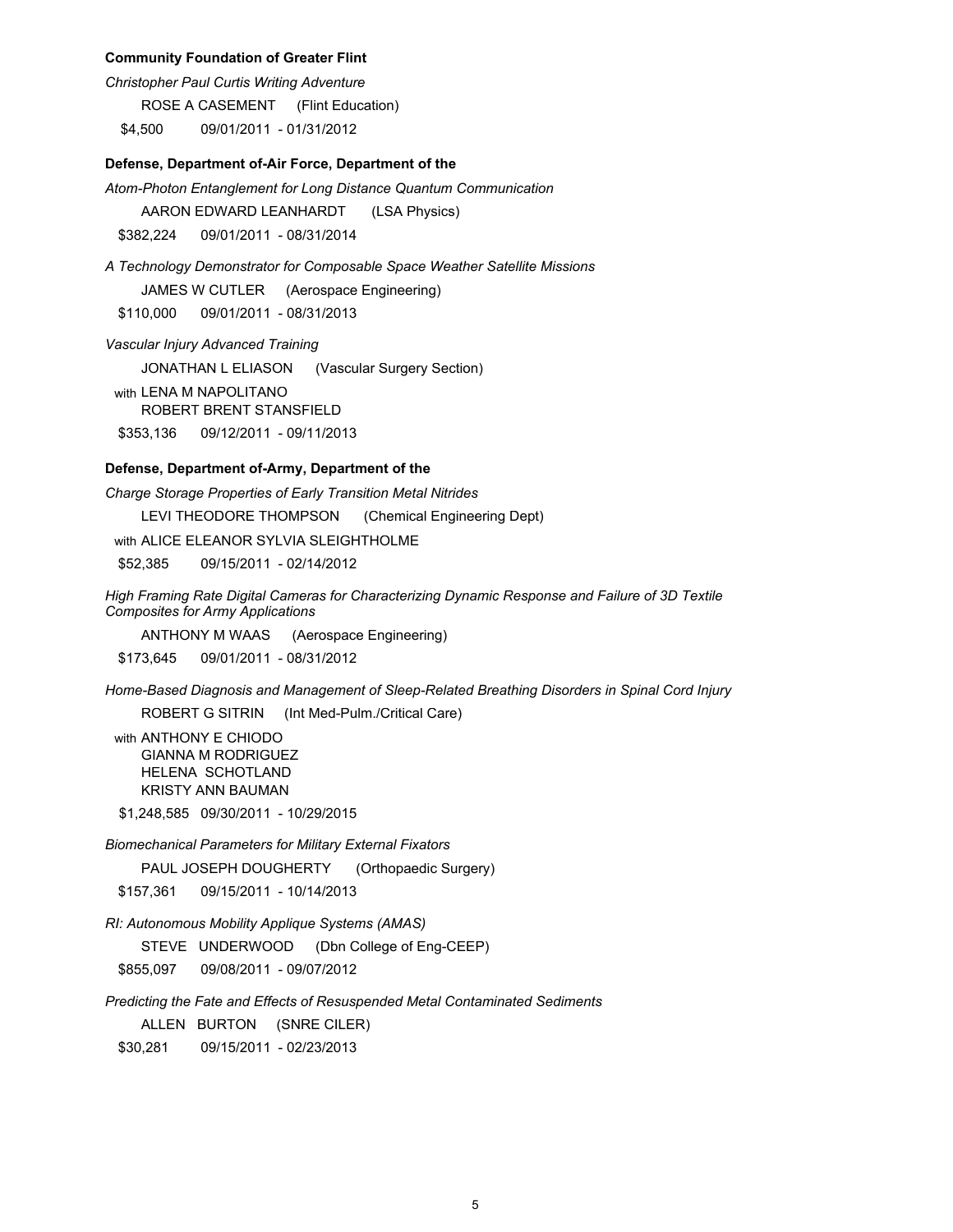### **Defense, Department of-Navy, Department of the**

*Package of Silica for Timing & Inertial Measurement (PASTIME)*

KHALIL NAJAFI (COE EECS - ECE - SSEL)

with BECKY LORENZ PETERSON MINA RAIESZADEH NOEL C PERKINS

\$1,270,585 09/13/2011 - 09/12/2012

*High Energy Neutron Beams from Intense Laser Plasma Interactions*

KARL MICHAEL KRUSHELNICK (Nuclear Eng & Radiological Sci)

with ANATOLY M MAKSIMCHUK BIXUE HOU \$1,100,000 09/12/2011 - 09/12/2014

### **Duke University**

*ACOSOG Competing Renewal*

LISA A NEWMAN (GSA - Surgical Oncology (SON)) \$3,792 12/01/2010 - 11/30/2011

### **Eaton Corporation**

*Eaton Corporation Partner Agreement 9/14/11 thru 9/13/12*

JEANNE P MURABITO (CoE Eng Career Resource Center) \$2,500 09/14/2011 - 09/13/2012

**ElectroDynamic Applications, Inc.**

*High Power High Thrust Ion Thruster*

JOHN EDISON FOSTER (Nuclear Eng & Radiological Sci) \$199,682 07/01/2011 - 06/30/2013

### **Energy, Department of**

*Response of Simple, Model systems to Extreme Conditions*

RODNEY C EWING (LSA Earth & Environmental Sci.)

with MAIK KURT LANG

\$197,000 05/01/2011 - 04/30/2012

*Energy-Angle Correlations in Spontaneous- and Induced Fission Neutron Emissions* SARA A POZZI (Nuclear Eng & Radiological Sci)

\$899,776 07/28/2011 - 07/27/2014

*ATOMIC SURFACE STRUCTURE OF COMPOUND SEMICONDUCTOR NANOWIRES*

JOANNA MIRECKI-MILLUNCHICK (Materials Science & Engin.)

\$35,136 01/01/2011 - 12/31/2011

## **Florida Medical Quality Assurance, Inc**

## *CROWNWeb*

JOHN D KALBFLEISCH (Biostatistics Department) \$222,456 09/01/2011 - 06/30/2012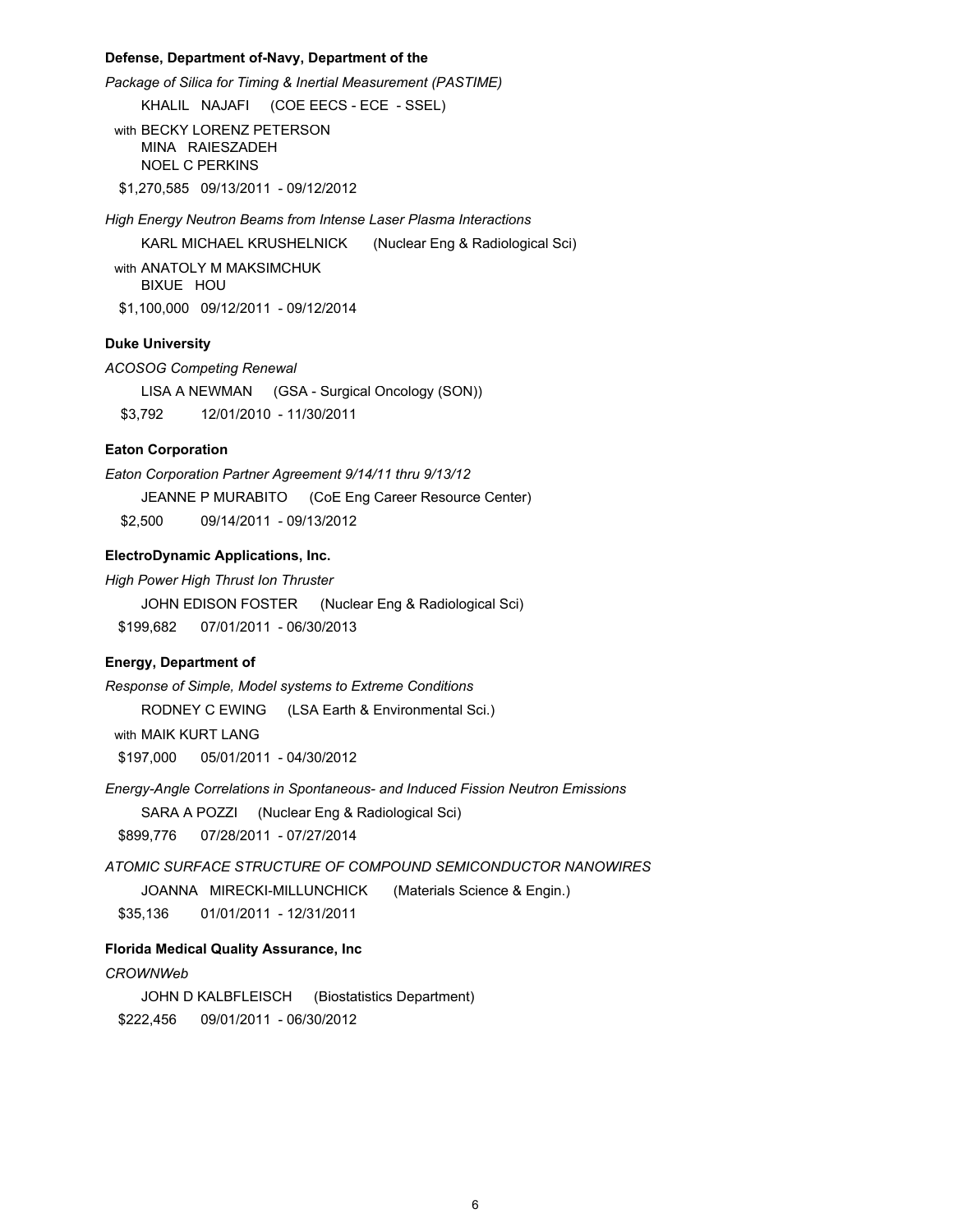## **Ford Motor Company**

*Map-derived Navigation and Mapping* 

RYAN M EUSTICE (Naval Arch & Marine Dept)

\$42,572 09/01/2011 - 05/31/2012

*CAE Model Extrapolation for New Design Concepts*

ZHIMIN XI (Dbn Col of Eng-Indust & Sys En)

\$30,000 08/01/2011 - 07/31/2016

### **Foundational Questions in Physics and Cosmology Institute c/o NPT**

*The Ultimate Fate of Dark Matter Halos*

FRED C ADAMS (LSA Physics) \$3,500 09/01/2011 - 08/31/2012

**Gilead Sciences, Inc.**

*Pharmacokinetics of Single-Dose Oral Ranolazine in Hemodialysis Patients.*

BRUCE A MUELLER (PHARMACY Clin, Soc & Admin Sci)

with BARRY E BLESKE JONATHAN H SEGAL MICHAEL HEUNG \$120,000 11/11/2010 - 04/30/2012

*Pharmacokinetics of Single-Dose Oral Ranolazine in Hemodialysis Patients - Supplement*

BRUCE A MUELLER (PHARMACY Clin, Soc & Admin Sci)

\$10,000 07/01/2011 - 04/30/2012

## **Great Lakes Fishery Trust**

*Great Lakes Aquatic Habitat Framework*

CATHERINE M RISENG (Sch of Nat Resources & Environ)

\$527,229 09/01/2011 - 05/01/2014

## **Harvard University**

### *W.E.B. Du Bois Fellowship*

PAOLO ASSO (LSA Classical Studies)

\$25,000 08/16/2011 - 05/31/2012

#### **Health and Human Services, Department of-Agency for Health Care Research and Quality**

*Predictors of Response to Perinatal Depression Treatment: Establishing Processes and Infrastructure for Multisite Effectiveness Research*

HEATHER A FLYNN (Psychiatry Depression Center)

\$99,998 09/30/2011 - 10/01/2011

*V-BID Center Symposium 2011: The State of Value-Based Insurance Design*

DEAN G SMITH (Health Management and Policy)

\$45,297 09/30/2011 - 03/31/2012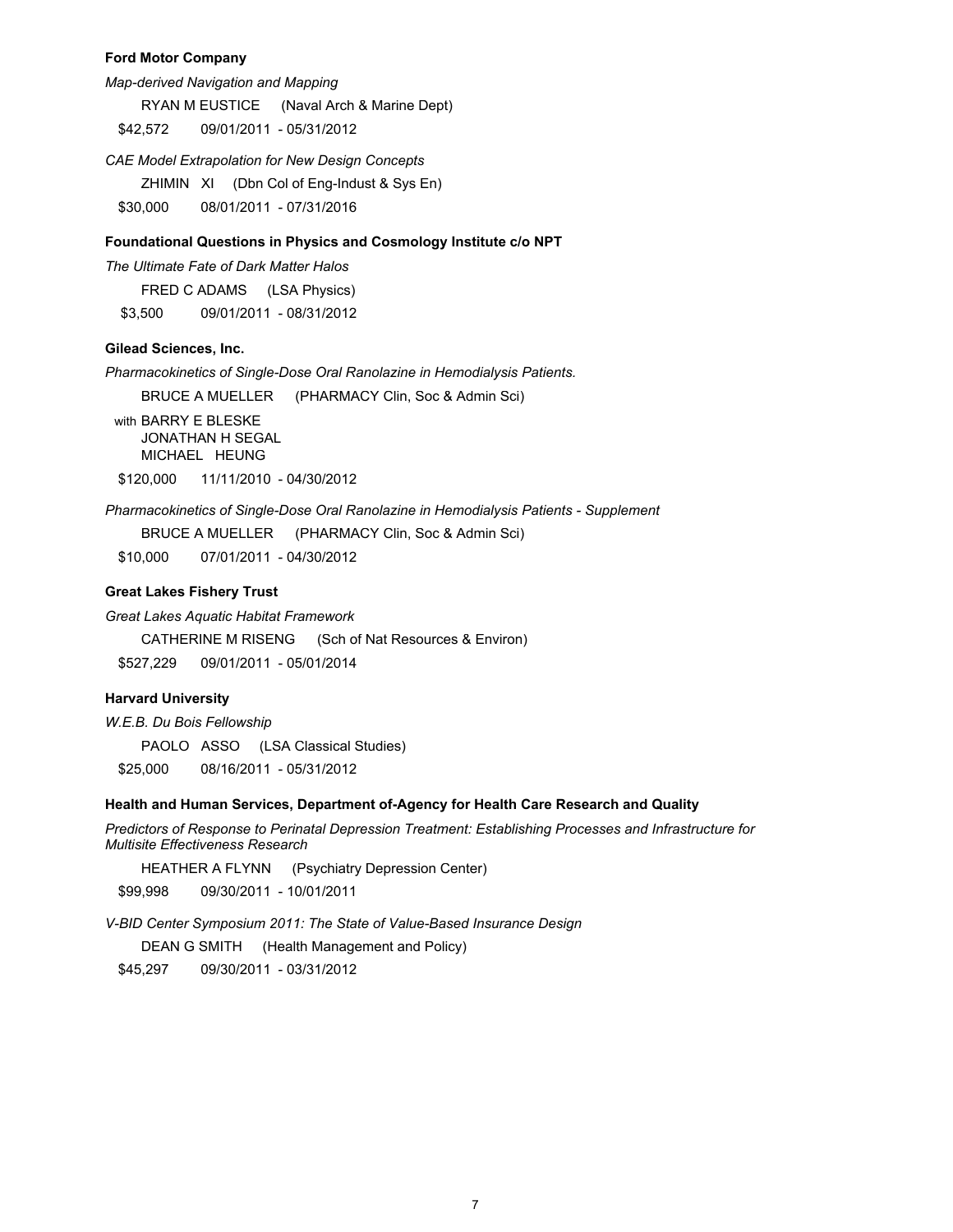#### **Health and Human Services, Department of-Centers for Disease Control and Prevention**

*Joint Initiative in Vaccine Economics, Phase 4*

LISA PROSSER (Pediatrics-Ambulatory Care Pgm)

with DAVID W HUTTON WEN YE \$897,258 09/01/2011 - 08/31/2014

*University of Michigan Future Public Health Leaders Program (FPHLP)*

RICHARD L LICHTENSTEIN (Health Management and Policy)

with HOWARD HU MARTIN A PHILBERT MELISSA A VALERIO PHYLLIS DENISE MEADOWS SELA V PANAPASA

\$4,013,490 09/15/2011 - 09/14/2016

### **Health and Human Services, Department of-Centers for Medicare and Medicaid Services**

*End Stage Renal Disease (ESRD) Data Utilization*

JOSEPH M MESSANA (Int Med-Nephrology)

with ALAN B LEICHTMAN DOUGLAS E SCHAUBEL JOHN C MAGEE JOHN D KALBFLEISCH YI LI \$6,859,171 09/30/2011 - 09/26/2016

## **Health and Human Services, Department of-Food and Drug Administration**

*University of Michigan MPED & PMDI Pediatric Medical Device Consortium*

JAMES DUNCAN GEIGER (Pediatric Surgery Section)

with ALBERT J SHIH BLAKE J ROESSLER DANIEL H TEITELBAUM DARYL R KIPKE DAVID BLAAUW GAIL MARY ANNICH JEANNE M NERVINA JEFFREY L MYERS JULIAN WAN LEONARD M MIDDLETON ROBERT HAWES BARTLETT SUNIL D KAPILA THOMAS C KINNEAR ULYSSES J BALIS YOGESH B GIANCHANDANI

\$2,200,000 09/15/2011 - 08/31/2013

*A Statewide Pediatric Safety Collaboration to Standardize Compounded Oral Liquids*

JAMES G STEVENSON (PHARMACY Clin, Soc & Admin Sci)

with SCOTT LOUIS CIARKOWSKI

\$150,000 09/15/2011 - 09/14/2014

## **Health and Human Services, Department of-Health Resources and Services Administration**

*Flint HCOP* SUZANNE M SELIG (Flint Dept Pub Hlth & Hlth Sci) with DONNA KAY FRY \$1,756,186 09/01/2011 - 08/31/2014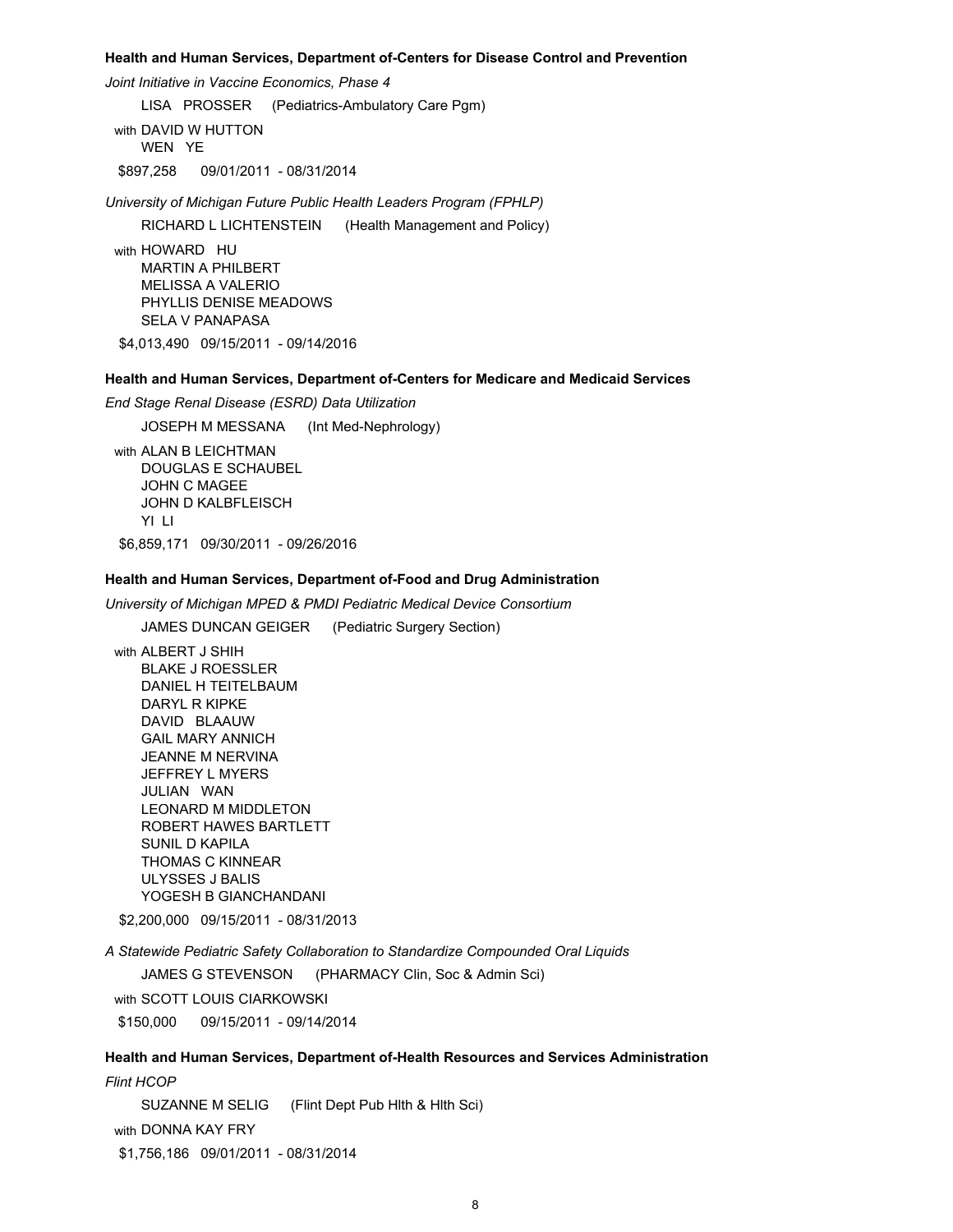#### **Health and Human Services, Department of-National Institutes of Health**

*Physiology of Inflammatory Arthritis in High Resolution*

XUEDING WANG (Department of Radiology)

with JAMIE MYLES JEFFREY BRIAN FOWLKES MARIANA J KAPLAN YEBIN JIANG \$2,627,703 09/06/2011 - 06/30/2016

*Matrix Metalloproteinase-Dependent Angiogenesis*

STEPHEN J WEISS (Life Sciences Institute-Admin)

\$1,566,570 09/01/2011 - 07/31/2016

 *Genomic Stability Functions of SMC Proteins in Germ Cells* 

RAYMOND C CHAN (Human Genetics Department)

\$1,477,250 09/05/2011 - 06/30/2016

*An Outcome Study of Rheumatoid Hand Arthroplasty*

KEVIN CHI CHUNG (Plastic Surgery Section)

with HYUNGJIN MYRA KIM

\$1,689,295 09/05/2011 - 08/31/2016

*Crystallization of outer membrane proteins for export of polysaccharide capsule*

MARK A SAPER (Biological Chemistry Dept)

\$412,640 09/30/2011 - 08/31/2013

*Preclinical development of an NT3-expressing HSV vector*

DAVID J FINK (Neurology Department)

with MARINA MATA

\$3,168,442 09/01/2011 - 08/31/2014

*Improving Transition Outcomes through Accessible Health IT and Caregiver Support*

JOHN D PIETTE (Int Med-General Medicine)

with BRENT C WILLIAMS CAROLINE S BLAUM CHRISTOPHER S KIM EVE ASKANAS KERR STEVEN J BERNSTEIN

\$2,884,761 09/01/2011 - 08/31/2016

*Histotripsy for Urinary Stone Comminution*

TIMOTHY LEWIS HALL (Biomedical Engineering)

with CHARLES A CAIN DOUGLAS L MILLER WILLIAM W ROBERTS ZHEN XU

\$2,095,271 09/15/2011 - 08/31/2016

*Biosynthetic Analysis of Marine Cyanobacterial Pathways*

DAVID H SHERMAN (Life Sciences Institute-Admin) JANET L SMITH (Life Sciences Institute-Admin) \$1,854,805 09/14/2011 - 05/31/2016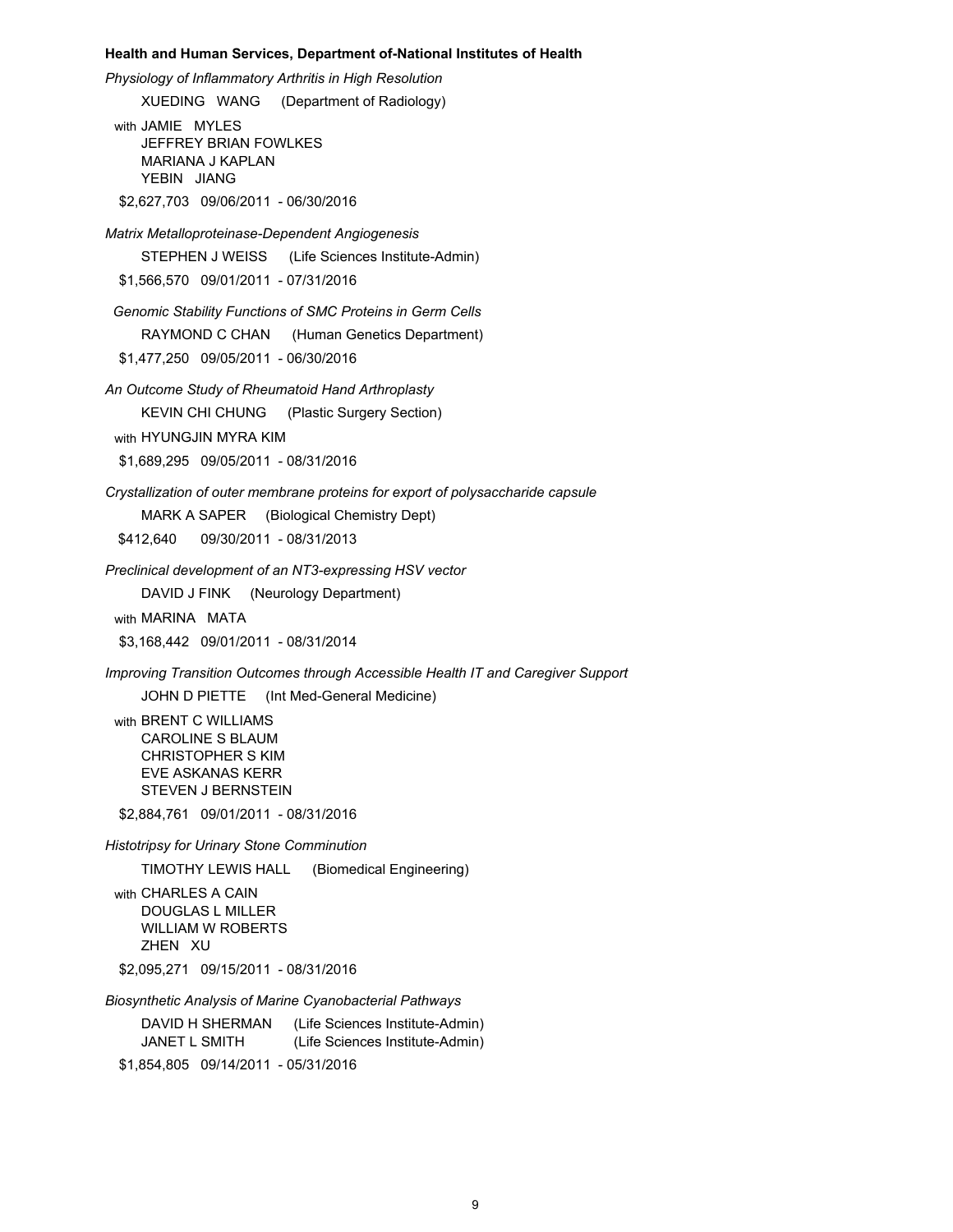*Mastectomy Reconstruction Outcome Consortium (MROC Study)* 

EDWIN G WILKINS (Plastic Surgery Section)

with DEAN G SMITH HYUNGJIN MYRA KIM NANCY K JANZ RANDY SCOTT ROTH

\$5,162,967 08/01/2011 - 05/31/2016

*Improvement of microcalcification detection in digital breast tomosynthesis*

HEANG-PING CHAN (Department of Radiology)

with ALEXANDER TSODIKOV CHINTANA PARAMAGUL CHUAN ZHOU JEFFREY A FESSLER JUN WEI LUBOMIR M HADJIYSKI MARILYN A ROUBIDOUX MARK A HELVIE MITCHELL M GOODSITT

\$3,206,233 09/02/2011 - 07/31/2016

*Regulation of Retroocular Connective Tissue* 

TERRY SMITH (Ophthalmology & Visual Science)

\$1,925,292 09/01/2011 - 08/31/2016

*Machine Learning Tools for Prognostication in Melanoma*

MOUSUMI BANERJEE (Biostatistics Department)

with MICHAEL S SABEL SANDRA LYNN WONG

\$353,775 09/20/2011 - 08/31/2013

*Slit-Robo Signaling in Tumor Growth and Metastasis*

JIAN-GUO GENG (DENT Bio & Materials Science)

\$937,774 09/06/2011 - 11/30/2013

*Role of the Dopaminergic Reward System in Substance Abuse Risk (Weiland K Award)*

JON K ZUBIETA (Psych Substance Abuse)

\$789,321 09/15/2011 - 08/31/2016

*New Alkene Difunctionalization Reactions for Organic Synthesis*

JOHN P WOLFE (LSA Chemistry)

\$1,117,081 09/01/2011 - 04/30/2015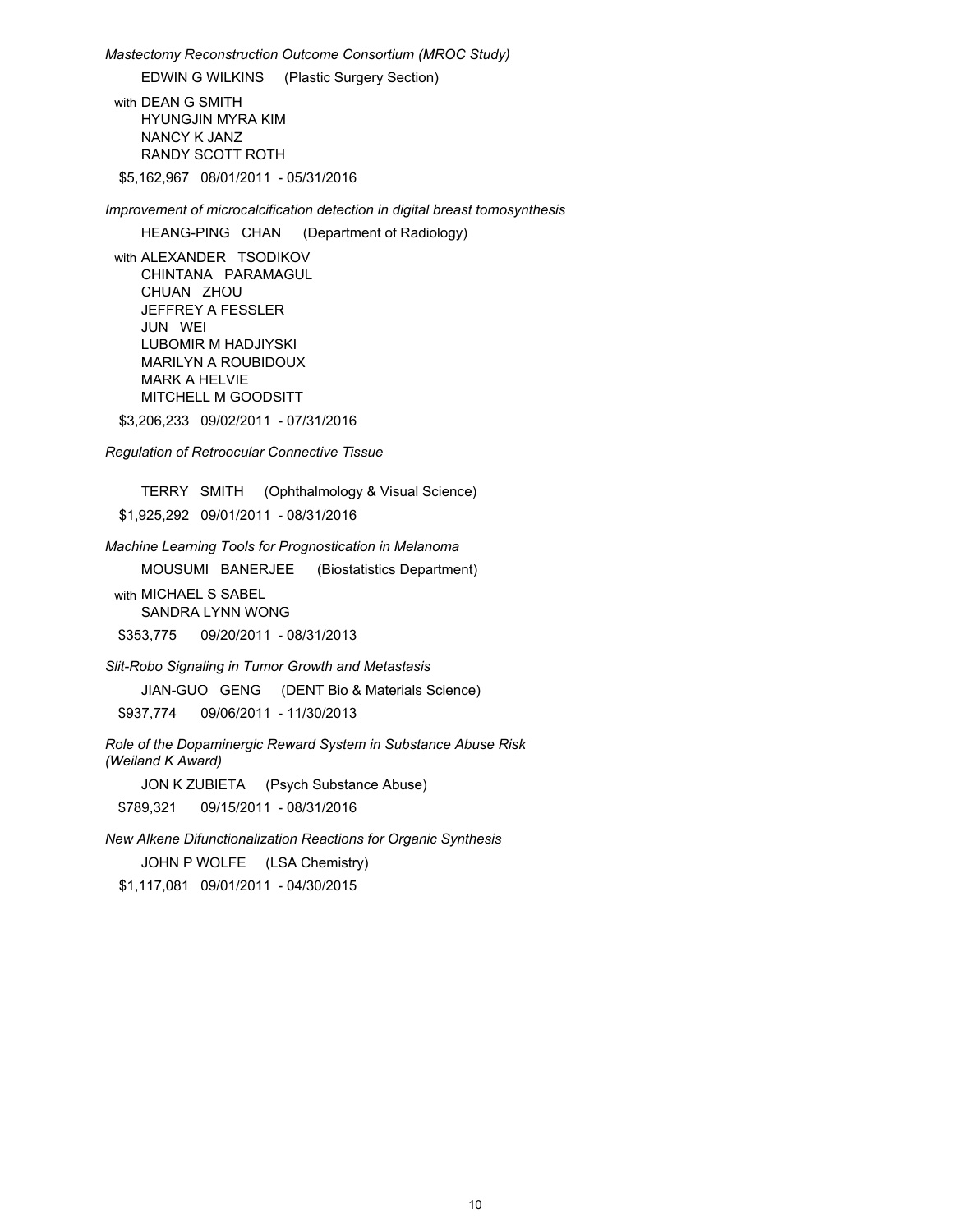*Michigan Center for Diabetes Translational Research (P30)* WILLIAM H HERMAN (Metabolism, Endo & Diabetes) with ANGELA TSAI FAGERLIN BARBARA ANNE ISRAEL CAROLINE R RICHARDSON CAROLYN M SAMPSELLE JOHN D PIETTE LAWRENCE C AN LEE ALBERT GREEN LISA PROSSER MARTHA M FUNNELL MARY ELLEN MICHELE HEISLER MORTON B BROWN NOREEN M CLARK ROBERT M ANDERSON RODNEY A HAYWARD TIMOTHY P HOFER WEN YESTER THE STATE OF THE STATE OF THE STATE OF THE STATE OF THE STATE OF THE STATE OF THE STATE OF THE STATE OF THE STATE OF THE STATE OF THE STATE OF THE STATE OF THE STATE OF THE STATE OF THE STATE OF THE STATE OF THE \$2,519,426 09/06/2011 - 08/30/2016 *A Randomized Control Trial of Tobacco Tactics for Operating Engineers*  SONIA A DUFFY (SON-Grants) with CAROLINE R RICHARDSON DAVID L RONIS DEVON NOONAN JOHN D MEEKER \$369,106 09/13/2011 - 08/31/2013 *Initiation of Epigenetic Transcriptional Regulation* SUNDEEP KALANTRY (Human Genetics Department) \$2,332,500 09/30/2011 - 08/31/2016 *Cancer Epidemiology Education in Special Populations* AMR S SOLIMAN (Epidemiology Department) with ALLISON ELIZABETH AIELLO DANA DOLINOY MARK L WILSON PATRICIA BRIDGET MULLAN ROBERT CHAMBERLAIN STEPHEN B GRUBER \$1,595,415 09/01/2011 - 08/31/2016

*Single Cell with One Particle Entry (SCOPE) for Study of HIV Infection* 

WEI CHENG (PHARMACY Pharmaceutical Sci)

\$2,332,500 09/30/2011 - 08/31/2016

*Development of novel anti-leukemia agents targeting the menin-MLL interaction*

JOLANTA E GREMBECKA (Pathology Department)

with DUXIN SUN JAY L HESS TOMASZ CIERPICKI \$1,679,150 09/01/2011 - 07/31/2016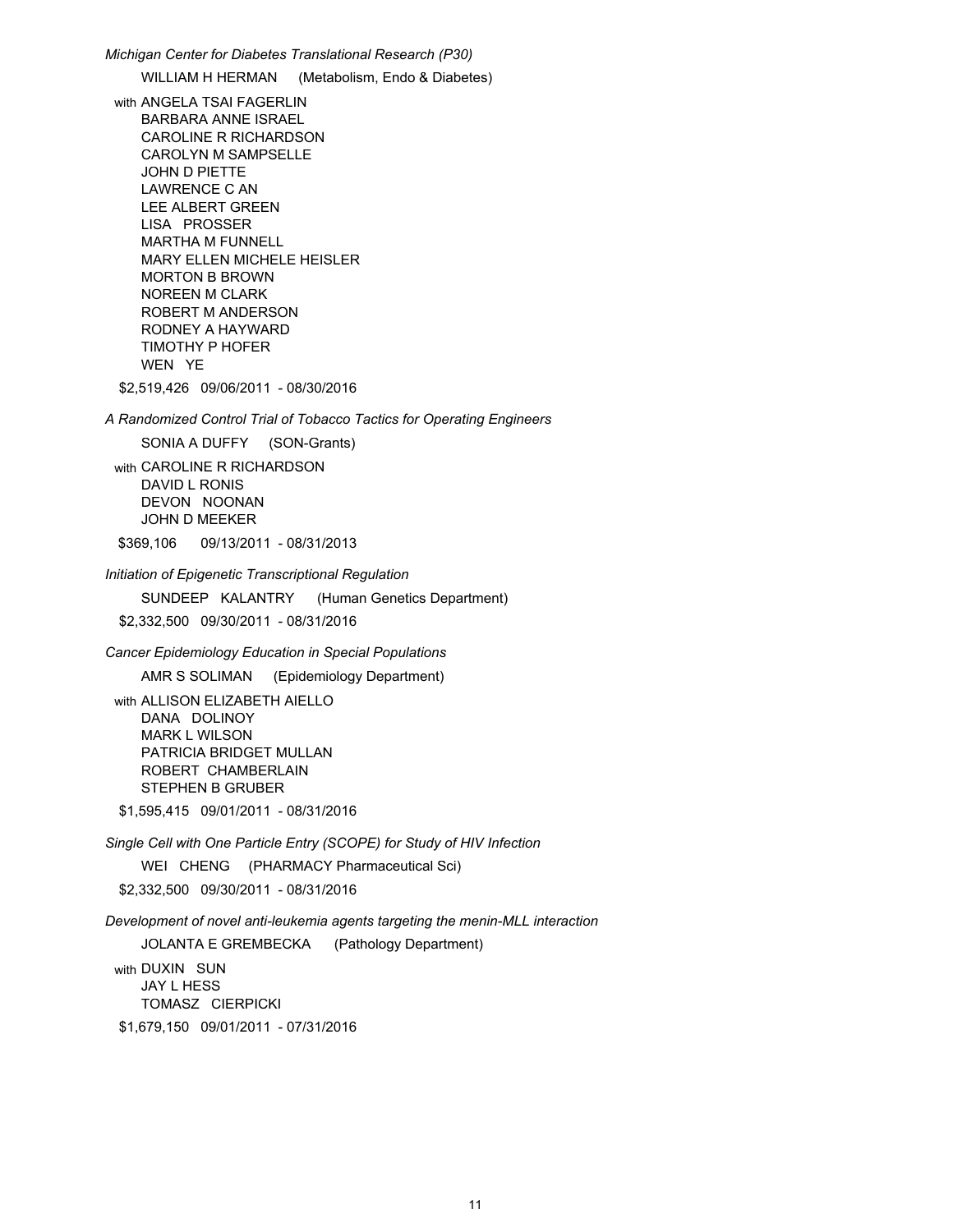*Targeting SMURF2 as a novel therapy for EGFR driven tumors*

DIPANKAR RAY (Radiation Oncology - Can Bio)

with DAVID G BEER GUOAN CHEN MATTHEW JASON SCHIPPER MUKESH KUMAR NYATI

\$1,470,018 09/01/2011 - 07/31/2016

*Extracellular ATP in biofilm formation and wound infection*

CHUANWU XI (Environmental Health Sciences)

with STEWART C WANG

\$1,441,889 09/10/2011 - 08/31/2016

*Predicting Caries Risk in Underserved Toddlers in Primary Healthcare Settings*

MARGHERITA R FONTANA (DENTCariology,Restor Sci &Endo)

with JAMES M LEPKOWSKI

\$7,569,792 09/23/2011 - 07/31/2016

*Central Nervous System Mechanisms in Knee Osteoarthritis (KOA)*

| CHAD MICHAEL BRUMMETT | (Anesthesiology Department) |
|-----------------------|-----------------------------|
| DANIEL J CLAUW        | (Anesthesiology Department) |

with ALEXANDER TSODIKOV ANDREW GRAY URQUHART BRIAN R HALLSTROM DAVID A WILLIAMS KRISTINE PHILLIPS STEVEN EDWARD HARTE

\$3,378,361 08/01/2011 - 05/31/2016

*Using the Dynamics of Happiness to Measure the Subjective Importance of Events*

MILES S KIMBALL (SRC-Hrs)

with DANIEL SUSMAN SILVERMAN NORBERT SCHWARZ ROBERT J WILLIS \$1,375,000 09/15/2011 - 06/30/2016

*E. coli virulence gene expressioin during clinical UTIs in women*

HARRY L T MOBLEY (Microbiology and Immunology)

with GARY J FAERBER

\$933,000 09/15/2011 - 07/31/2015

*Health and Retirement Study SUPPLEMENT Fed FY2011 DMC Support*

DAVID R WEIR (SRC-Hrs)

\$20,000 09/15/2011 - 12/31/2011

*Survey Measures of Subjective Well-being: Age, Appraisal, and Cognition Effects*

JACQUI SMITH (SRC-Hrs)

with LINDSAY H RYAN NORBERT SCHWARZ RICHARD D GONZALEZ ROBERT STEVEN STAWSKI ROGER TOURANGEAU VICKI A FREEDMAN

\$2,259,820 09/01/2011 - 06/30/2016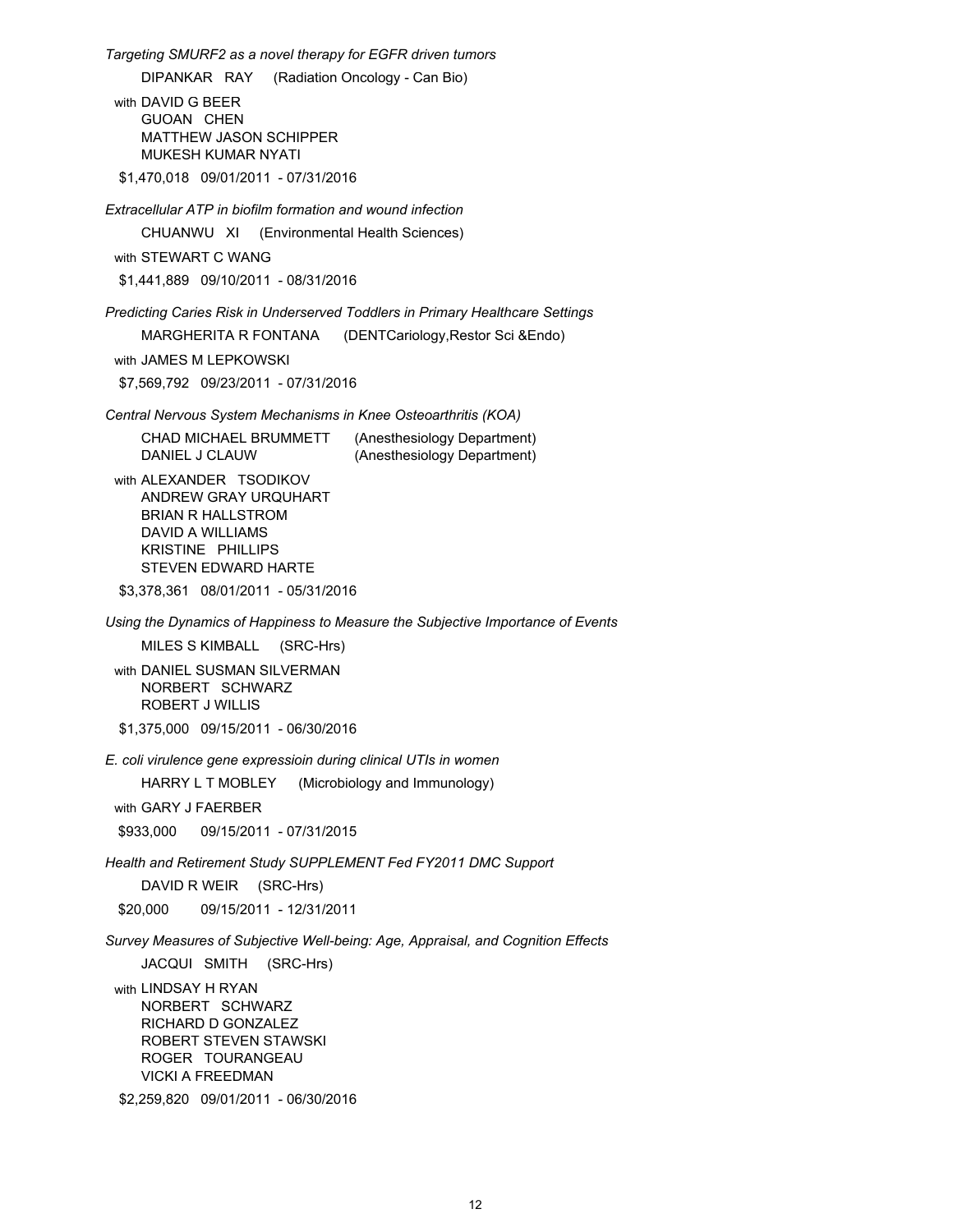*Epigenetic Regulation of Kidney Development* GREGORY R DRESSLER (Pathology Department) \$1,741,602 09/06/2011 - 04/30/2016 *Pulse-shaping for Multiphoton FRET Microscopy in Vivo* JENNIFER OGILVIE (LSA Physics) with JOEL A SWANSON \$366,575 09/01/2011 - 08/31/2013 *2011 Midwest Microbial Pathogenesis Conference* ERIC SEAN KRUKONIS (DENT Bio & Materials Science) \$11,000 09/01/2011 - 08/31/2012 *Optimizing locomotor training for children with severe cerebral palsy* BEVERLY D ULRICH (School of Kinesiology) \$152,766 09/01/2011 - 08/31/2014 *Chemical probes targeting the SUMO protease SENP1 in Prostate Cancer* JORGE A INIGUEZ-LLUHI (Pharmacology Department) \$77,750 09/19/2011 - 08/31/2013 *Metabolic Reprogramming in Diabetic Complications*  CHARLES BURANT (Int Med-Nephrology) EVA L FELDMAN (Int Med-Nephrology) FRANK C BROSIUS III (Int Med-Nephrology) SUBRAMANIAM PENNATHUR (Int Med-Nephrology) THOMAS GARDNER (Int Med-Nephrology) with DAVID ANTONETTI DAVID LOMBARD HOSAGRAHAR V JAGADISH KERBY A SHEDDEN MATTHIAS KRETZLER NATHAN R QI RODICA POP-BUSUI STEVEN ABCOUWER \$5,514,789 09/30/2011 - 08/31/2016 *Role of Sodium Channel SCN1B in Inherited Epilepsy* LORI L ISOM (Pharmacology Department) with JACK M PARENT LUIS FELIX LOPEZ-SANTIAGO

\$1,682,274 09/01/2011 - 06/30/2015

#### *Astrocyte dysfunction in EAE*

DAVID N IRANI (Neurology Department) \$427,625 09/15/2011 - 08/31/2013

*Keratin sumoylation and its function during hepatocyte stress and liver disease*

NATASHA TASHEVA SNIDER (Molec & Integrative Physiology)

\$554,698 09/20/2011 - 08/31/2016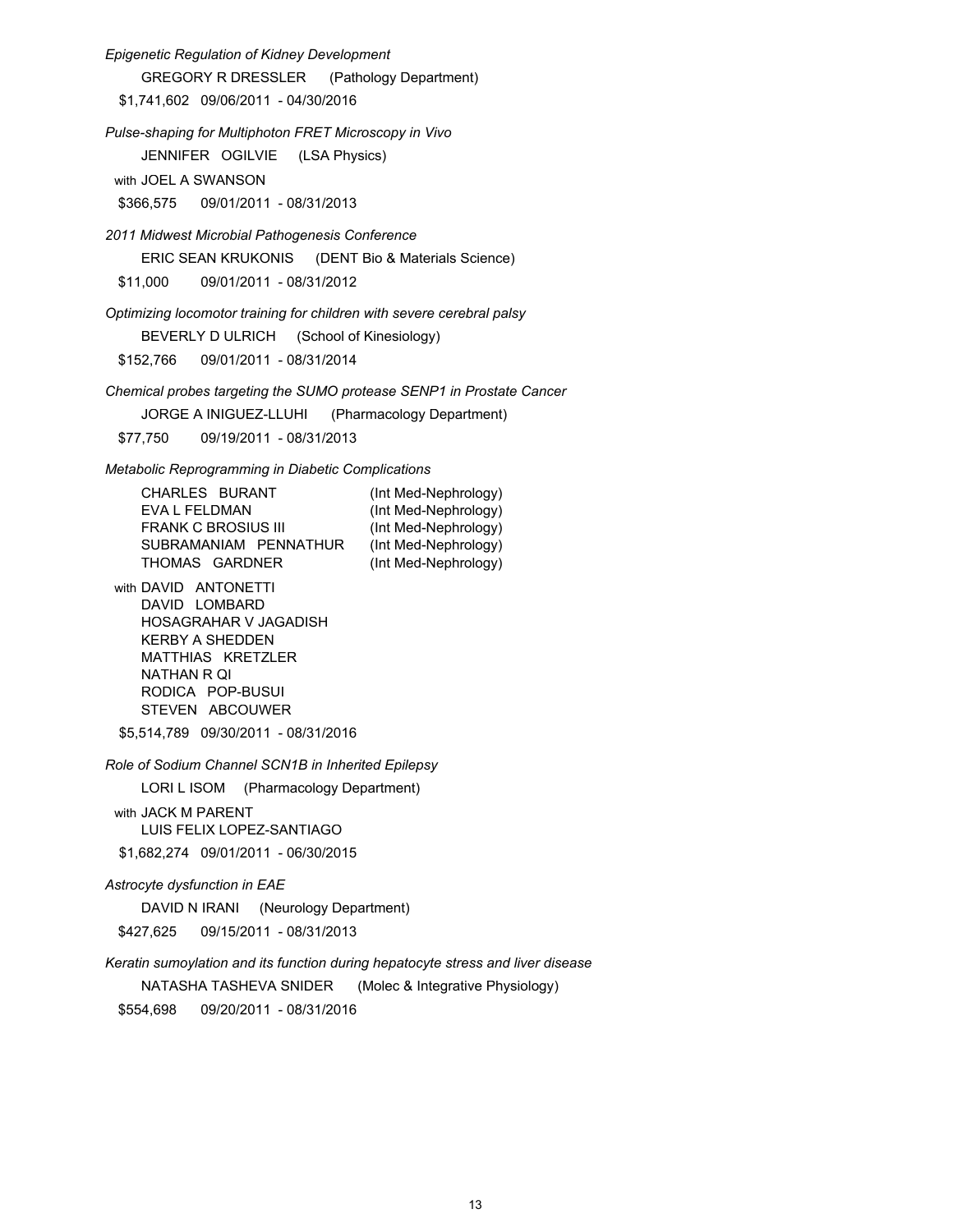*University of Michigan Comprehensive Cancer Center Support Grant* MAX S WICHA (Univ of Mich Cancer Center) with ALEXANDER TSODIKOV ALFRED E CHANG ALNAWAZ REHEMTULLA ANDRZEJ A DLUGOSZ BHRAMAR MUKHERJEE BLAKE J ROESSLER BRIAN DALE ROSS CAROL ROSSIER BRADFORD COLIN S DUCKETT DAFYDD G THOMAS DANIEL F HAYES DAVID ALAN HANAUER DAVID G BEER DEAN E BRENNER DIANE M SIMEONE EDGAR BEN-JOSEF ERIC R FEARON EVAN T KELLER GREGORY KALEMKERIAN ISAAC R FRANCIS JAMES L FERRARA JAMES R BAKER JR JEREMY MICHAEL GEORGE TAYLOR KENNETH RESNICOW KERBY A SHEDDEN LAUREL L NORTHOUSE LAURENCE A BOXER LAWRENCE C AN LINDA C SAMUELSON LISA A NEWMAN MAHA HUSSAIN MATS E D LJUNGMAN MATTHEW JASON SCHIPPER MICHAEL J WELSH MICHAEL R KILBOURN MORAND RUEDIGER PIERT MOSHE TALPAZ MOUSUMI BANERJEE RODERICK J LITTLE SALLY ANN CAMPER SCOTT M SCHUETZE SHAOMENG WANG SOFIA D MERAJVER STEPHEN B GRUBER STEVEN J KATZ THEODORE S LAWRENCE THOMAS A MOORE THOMAS E CAREY THOMAS J GIORDANO THOMAS L CHENEVERT THOMAS L SAUNDERS THOMAS M BRAUN THOMAS M LANIGAN TIMOTHY D JOHNSON WEIPING ZOU \$5,694,947 09/19/2011 - 05/31/2012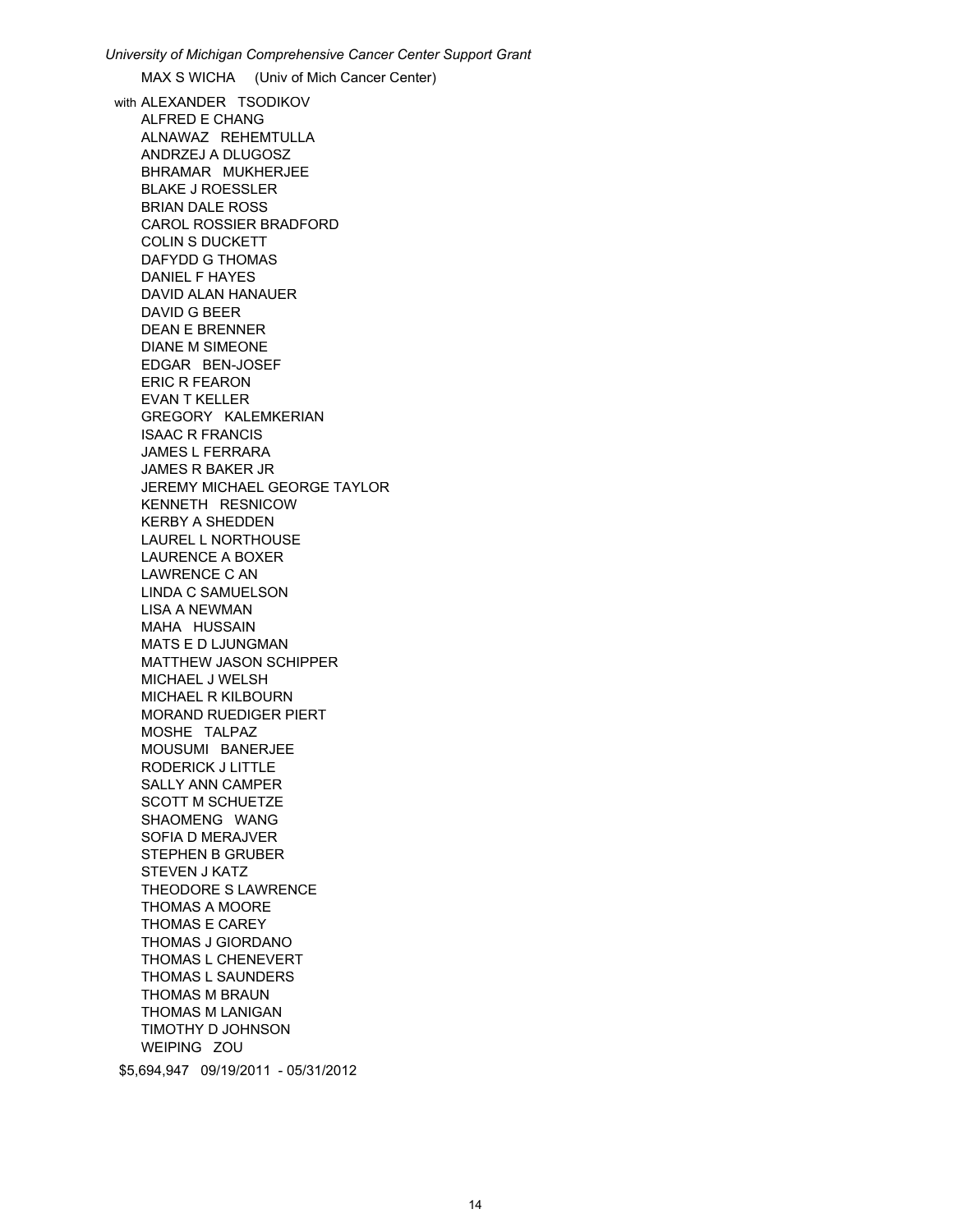*Podocyte Hypertrophy, Stress and Urine* ROGER C WIGGINS (Int Med-Nephrology) with KEN INOKI \$1,691,065 09/20/2011 - 08/31/2016 *Michigan Institute for Clinical and Health Research (MICHR)* THOMAS PATRICK SHANLEY (Mich Inst for Clin & Hlth Resr) with DORENE S MARKEL MASSIMO T PIETROPAOLO \$497,901 06/01/2011 - 05/31/2012 *New Avenues to Increase the Use of Skilled Birth Attendants in Ghana.*  JODY RAE LORI (SON-Grants) \$703,980 09/17/2011 - 07/30/2016 *Genetic Basis of Familial Colorectal Cancer Type X* LEON RASKIN (Int Med-Molecular Med&Genetics) \$242,991 09/20/2011 - 08/31/2013 *Microsatellite Instability and the DNA Mismatch Repair System* JOHN M CARETHERS (Int Med-Gastroenterology) with STEPHANIE S TSENG-ROGENSKI \$1,691,065 09/16/2011 - 08/31/2016 *Cancer Biology Training Program - T32 CURE Supplement* MICHAEL J IMPERIALE (Univ of Mich Cancer Center) \$51,134 09/01/2011 - 08/31/2012 *Trajectories of Physical & Cognitive Functioning in the Neighborhood Environment* KT TOMEY (Epidemiology Department) \$587,533 09/30/2011 - 08/31/2016 *Targeting Inflammation using Salsalate in Type 1 Diabetic Neuropathy (TINSAL-T1DN)*  EVA L FELDMAN (Metabolism, Endo & Diabetes) RODICA POP-BUSUI (Metabolism, Endo & Diabetes) with MORTON B BROWN \$77,750 09/15/2011 - 08/31/2012 *Spatiotemporal activation and actions of Munc13 in neurotransmitter release* EDWARD L STUENKEL (Molec & Integrative Physiology) \$130,985 09/05/2011 - 09/04/2015 *Sensory Sensitivity and Urinary Symptoms in the Female Population* BARBARA D REED (Urology Surgery) DANIEL J CLAUW (Urology Surgery) JAMES QUENTIN CLEMENS (Urology Surgery) with ANANDA SEN \$349,875 09/15/2011 - 08/31/2012 *SWOG Biorepository Supplement* LAURENCE H BAKER (Int Med-Hem/Oncology and SWOG) with ANNE F SCHOTT BRUCE G REDMAN HARRY P ERBA \$989,137 04/01/2011 - 03/31/2012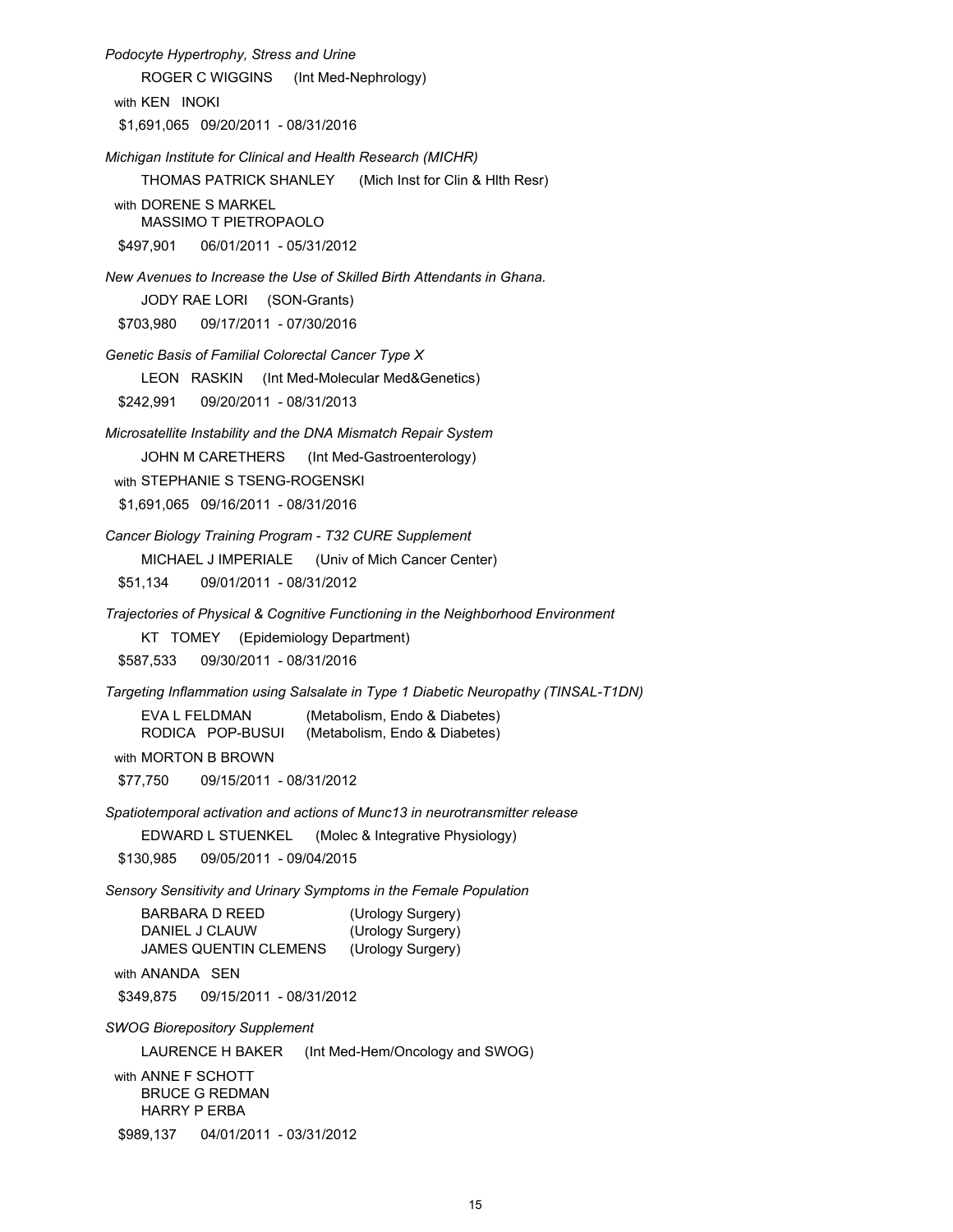*Checkpoints of Host Response to Cellular Injuries* YANG LIU (GSA - Administration (GSA/ADM)) \$95,253 09/01/2011 - 08/31/2012  *Regulation of Cytokinesis and Tumor Formation by RhoA* ANN L MILLER (LSA Molec./Cell./Develop. Bio) \$746,745 09/09/2011 - 08/31/2014 *Morphogenesis of the fetal intestinal epithelium* DEBORAH L GUMUCIO (Cell and Developmental Biology) with BENJAMIN L MARGOLIS SANTIAGO DAVID SCHNELL \$2,119,214 09/21/2011 - 05/31/2016 *Early and Mid-Life Social Determinants of Racial Disparities in Late Life Health* CARLOS F MENDES DE LEON (Epidemiology Department) \$355,038 09/30/2011 - 08/31/2012 *Translational Research in GI Cancer* DEAN E BRENNER (Univ of Mich Cancer Center) \$115,492 09/01/2011 - 08/31/2015 *Methodology for Identification of Substrate-Competitive Kinase Inhibitors* MATTHEW BRYAN SOELLNER (PHARMACY Medicinal Chemistry) with HFATHFR A CARLSON KELLY LYNN GANAMET \$175,647 06/01/2011 - 05/31/2013 *Michigan Institute for Clinical and Health Research (MICHR)* THOMAS PATRICK SHANLEY (MICHR - CTSA) with KYLE LYNN GRAZIER NICHOLAS H STENECK \$418,257 06/01/2011 - 05/31/2012 *Michigan Institute for Clinical and Health Research (MICHR)* THOMAS PATRICK SHANLEY (MICHR - CTSA) with DONALD RAY VEREEN KYLE LYNN GRAZIER MARITA G TITLER NICHOLAS H STENECK \$410,696 06/01/2011 - 05/31/2012 *Quantitative chemical proteomics of dynamic palmitoylation in cells* BRENT RANDALL MARTIN (LSA Chemistry) \$846,376 09/20/2011 - 08/31/2014 *Lay Public's Genetic Explanations for Type 2 Diabetes: Preventation Implications Supplement* TOBY E JAYARATNE (Hlth Behavior & Hlth Ed Dept) \$35,805 09/01/2011 - 08/28/2013 *Does EPA or DHA prevent depressive symptoms in pregnancy and postpartum?*  ELLEN L MOZURKEWICH (Obstetrics and Gynecology Dept) with ANJEL M VAHRATIAN

ZORA DJURIC

\$35,016 09/10/2011 - 05/31/2012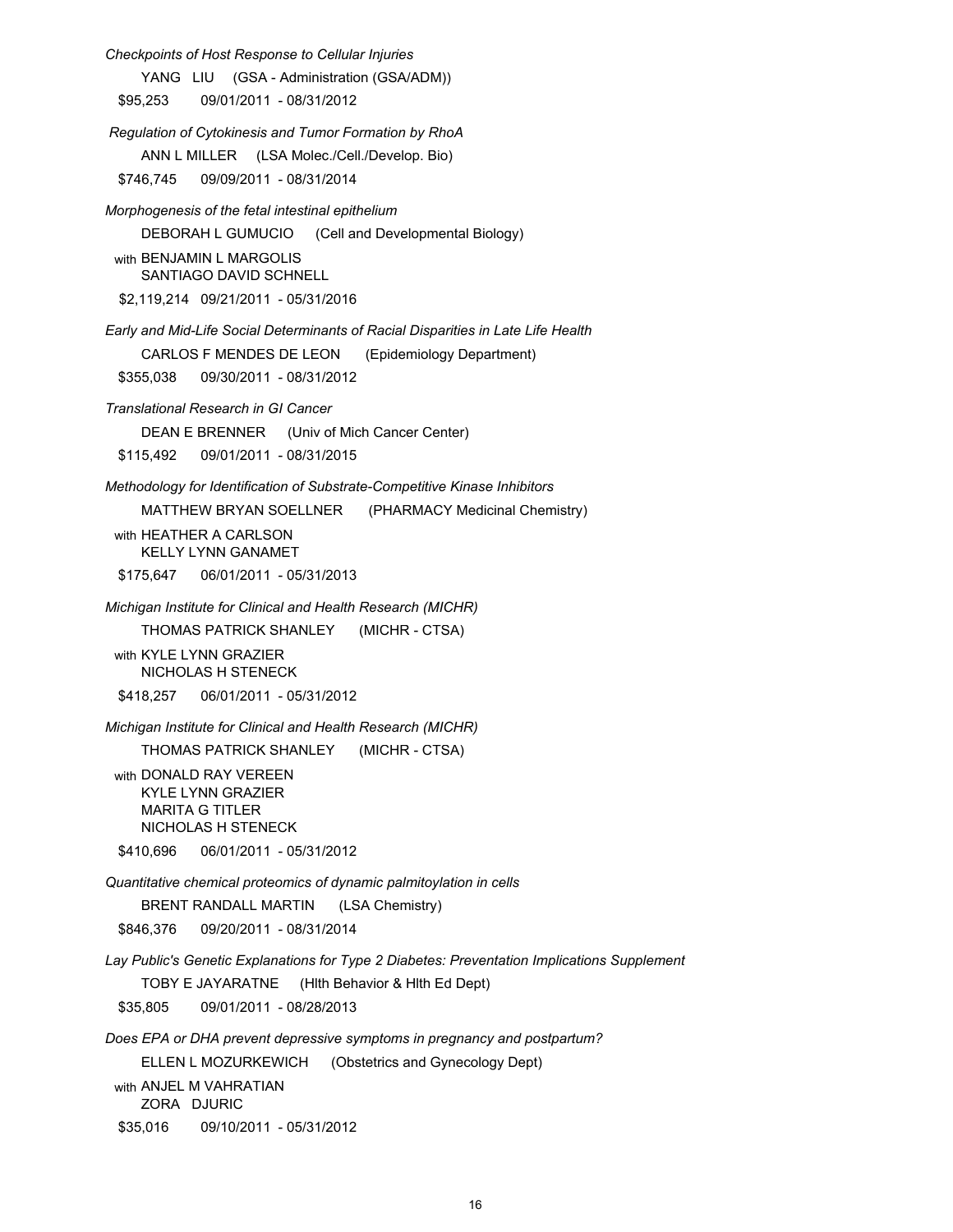*Crosstalk between glioma cells & immune cells in the tumor microenvironment: Therapeutic Implications*

MARIA CASTRO (Neurosurgery)

with PEDRO LOWENSTEIN

\$1,921,884 07/01/2011 - 02/29/2016

*Brain immune response: Cellular & Molecular Mechanisms*

PEDRO LOWENSTEIN (Neurosurgery)

with MARIA CASTRO

\$748,622 07/01/2011 - 07/31/2013

*Engineering the Brain Immune System for Tumor Therapy*

MARIA CASTRO (Neurosurgery)

with PEDRO LOWENSTEIN

\$968,050 07/01/2011 - 12/31/2013

*Clinical Outcomes of Live Organ Donors - Data Coordinating Center*

ROBERT MARK MERION (Transplant Surgery (STX))

with ALAN B LEICHTMAN BRENDA WILSON GILLESPIE

\$207,069 07/01/2011 - 06/30/2012

*Gutless Adenovirus Mediated Gene Therapy for Glioma*

MARIA CASTRO (Neurosurgery)

with PEDRO LOWENSTEIN

\$633,279 09/01/2011 - 08/31/2012

*Esophageal Mast Cell Nerve Interactions*

SHAOYONG YU (Int Med-Gastroenterology)

\$1,022,196 07/21/2011 - 06/30/2015

*Health Values and Miminally Important Differences in Systemic Sclerosis*

DINESH KHANNA (Int Med-Rheumatology)

\$123,390 08/03/2011 - 07/31/2012

*Rapid and efficient production of functional Cytochrome P450 enzymatic complex for structural studies by NMR (SUPPLEMENT)*

AYYALUSAMY RAMAMOORTHY (LSA Biophysics)

\$142,954 08/01/2011 - 07/31/2014

*Center for Integrative Approaches to Health Disparities(CIAHD)?Environmental Rev*

ANA V DIEZ ROUX (Epidemiology Department)

\$556,144 09/22/2011 - 08/31/2012

*Administrative Supplement R01 TIP Project*

LONA MODY (Int Med-Geriatric Medicine)

\$40,005 09/15/2011 - 07/31/2014

*Adult-to-Adult Living Donor Liver Transplantation Study Data Coordinating Center*

ROBERT MARK MERION (Transplant Surgery (STX))

\$94,665 09/01/2011 - 08/31/2014

*GIS Analysis of the NIEHS EPR*

MARIE LYNN MIRANDA (Sch of Nat Resources & Environ)

\$250,578 09/30/2011 - 09/29/2013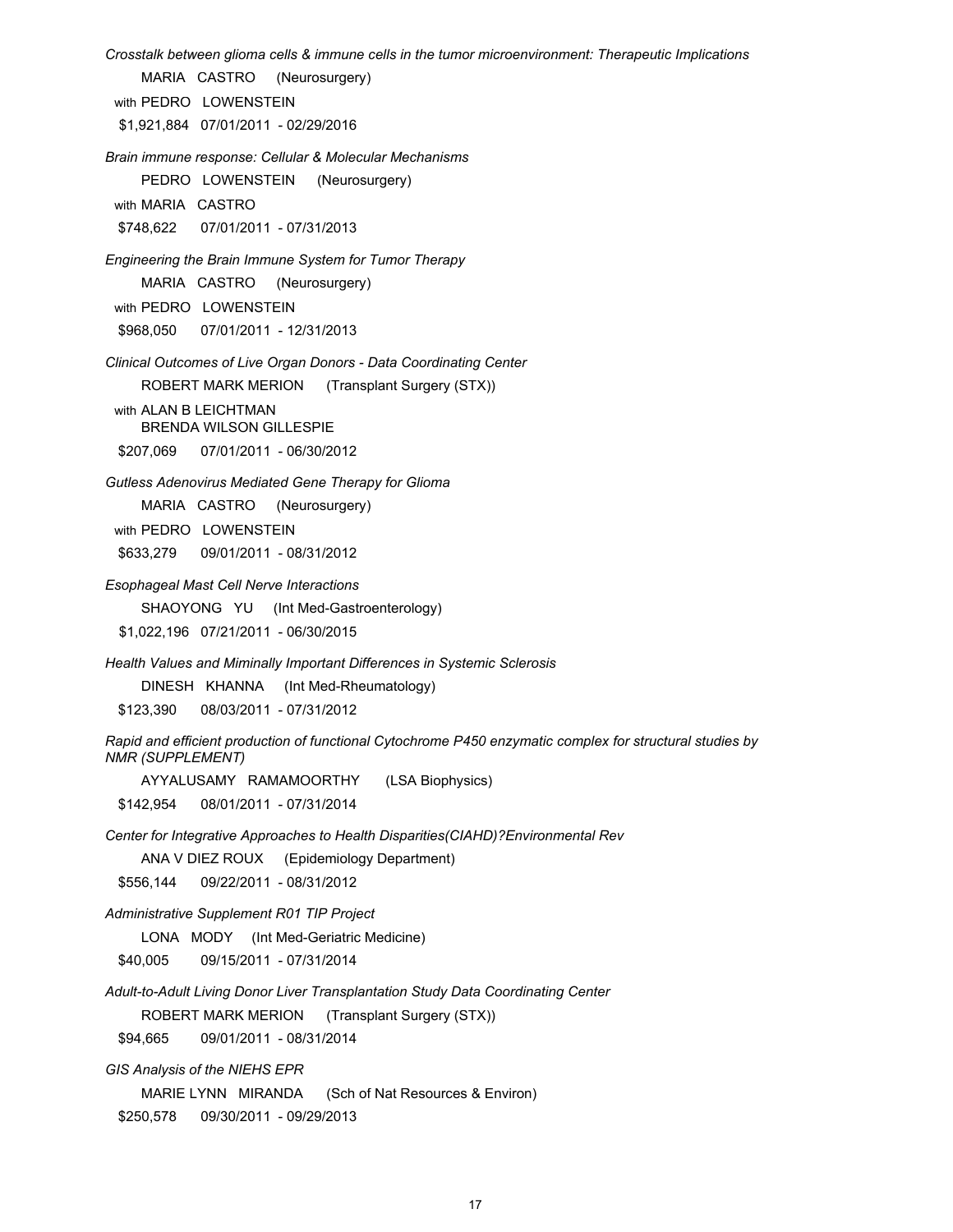*Michigan Center on the Demography of Aging - Aging with Disabilities Supplement*

JOHN BOUND (Pop Studies-Research)

\$115,875 09/30/2011 - 06/30/2014

*The University of Michigan George M. O'Brien Renal Core Center - Summer Supplement*

FRANK C BROSIUS III (Int Med-Nephrology)

\$19,215 09/09/2011 - 07/31/2013

*HRS 2011 NIA-SSA JFCA Budget Request*

DAVID R WEIR (SRC-Hrs)

\$4,235,000 09/30/2011 - 12/31/2011

*Neurologic Emergencies Treatment Trials Network: Clinical Coordinating Center-RAMPART supplemental request*

WILLIAM G BARSAN (Emergency Medicine Admin) with ROBERT SILBERGLEIT \$2,948,122 09/01/2011 - 08/31/2016

*SWAN RepositoryIII - Administrative Supplement II*

DANIEL S MCCONNELL (Epidemiology Department)

\$200,000 09/01/2011 - 08/31/2015

*OBSSR Supplement: Understanding Social Disparities in Health and Aging*

JAMES S HOUSE (SRC-Seh-House)

with PHILIPPA J CLARKE SARAH ANDREA BURGARD

\$112,000 06/15/2011 - 05/31/2016

### **Henry Ford Health System**

*Risk Stratification for Adverse Surgical Outcomes*

ZEESHAN HASSAN SYED (COE EECS - CSE - AI)

\$6,930 05/01/2011 - 10/31/2011

#### **Highfield Foundation**

*Building University of Michigan Capacity for Community-Based Participatory Research: National Conference*

LAURA LEIN (School of Social Work)

\$5,000 10/01/2011 - 09/30/2012

## **Homeland Security, Department of**

*New Detectors, Electronics, and Algorithms for Fast Neutron Spectroscopy in a Scalable Measurement Platform*

SARA A POZZI (Nuclear Eng & Radiological Sci)

with DAVID D WENTZLOFF

\$399,029 09/01/2011 - 08/31/2012

*Development of Integrated Real-Time Imaging and Isotope Detection Algorithms for 3-Dimensional Position-Sensitive Semiconductor Gamma-Ray Imaging Spectrometers and Sensor Networks*

ZHONG HE (Nuclear Eng & Radiological Sci)

with CLAYTON D SCOTT JEFFREY A FESSLER

\$420,543 09/01/2011 - 08/31/2012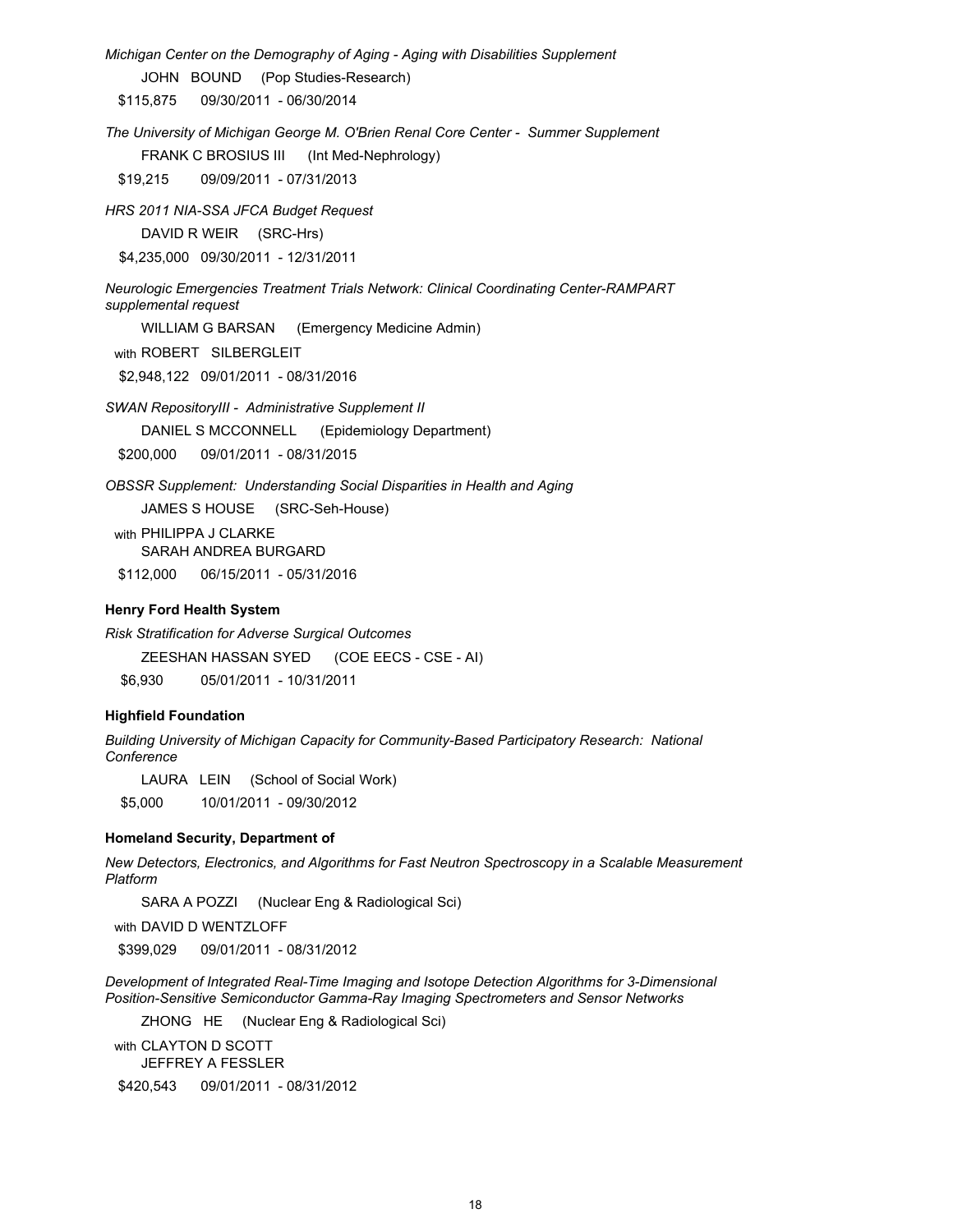#### **Immunetrics**

*Mathematical modeling of disease progression in patients at risk for sepsis: A prospective cohort study*

ROBERT C HYZY (Int Med-Pulm./Critical Care)

\$304,059 09/01/2011 - 06/30/2013

## **Indiana University**

*The Data Capsules for Non-Consumptive Research*

ATUL PRAKASH (COE EECS - CSE - SSRL)

\$237,087 07/01/2011 - 05/31/2014

#### **Inter-American Development Bank**

*Supplement #1: Channeling Remittances Toward Human Capital Accumulation*

DEAN C YANG (G. Ford Sc Pub Pol)

\$104,668 03/01/2011 - 06/30/2013

## **Interior, Department of the**

*Manajiwin: Respecting Tribes, First Nations and Cultural Resources in Cooperative Landscape and Climate Change Decision Making* 

NICHOLAS J REO (Sch of Nat Resources & Environ)

\$128,496 07/01/2011 - 06/30/2012

*Connecting Huron-to-Erie Corridor Education and Research*

JENNIFER READ (SNRE Michigan Sea Grant)

\$50,000 10/01/2011 - 09/30/2012

## **Janssen Services, L.L.C.**

*A Multicenter, Observational, Non-interventional, Narrative Study to Evaluate Patient-Reported Experiences of Living with Moderate-to-Severe Plaque Psoriasis*

YOLANDA ROSI HELFRICH (Dermatology Department)

\$35,970 09/19/2011 - 12/31/2012

### **Johnson & Johnson Pharmaceutical Research & Development L.L.C. (J&JPRD)**

*Viral-induced exacerbation of asthma*

MARC B HERSHENSON (Pathology Department) NICHOLAS W LUKACS (Pathology Department)

\$248,510 08/15/2011 - 08/14/2012

### **Johnson, Robert Wood, Foundation**

*Enumeration and Characterization of the Public Health Nursing Workforce*

MATTHEW L BOULTON (Epidemiology Department)

\$140,000 11/01/2011 - 10/31/2012

#### **JUAMA**

*Development of the PET radiopharmaceutical [18F]fluoroestradiol (FES)*

MICHAEL R KILBOURN (Department of Radiology)

\$10,500 09/15/2011 - 09/14/2012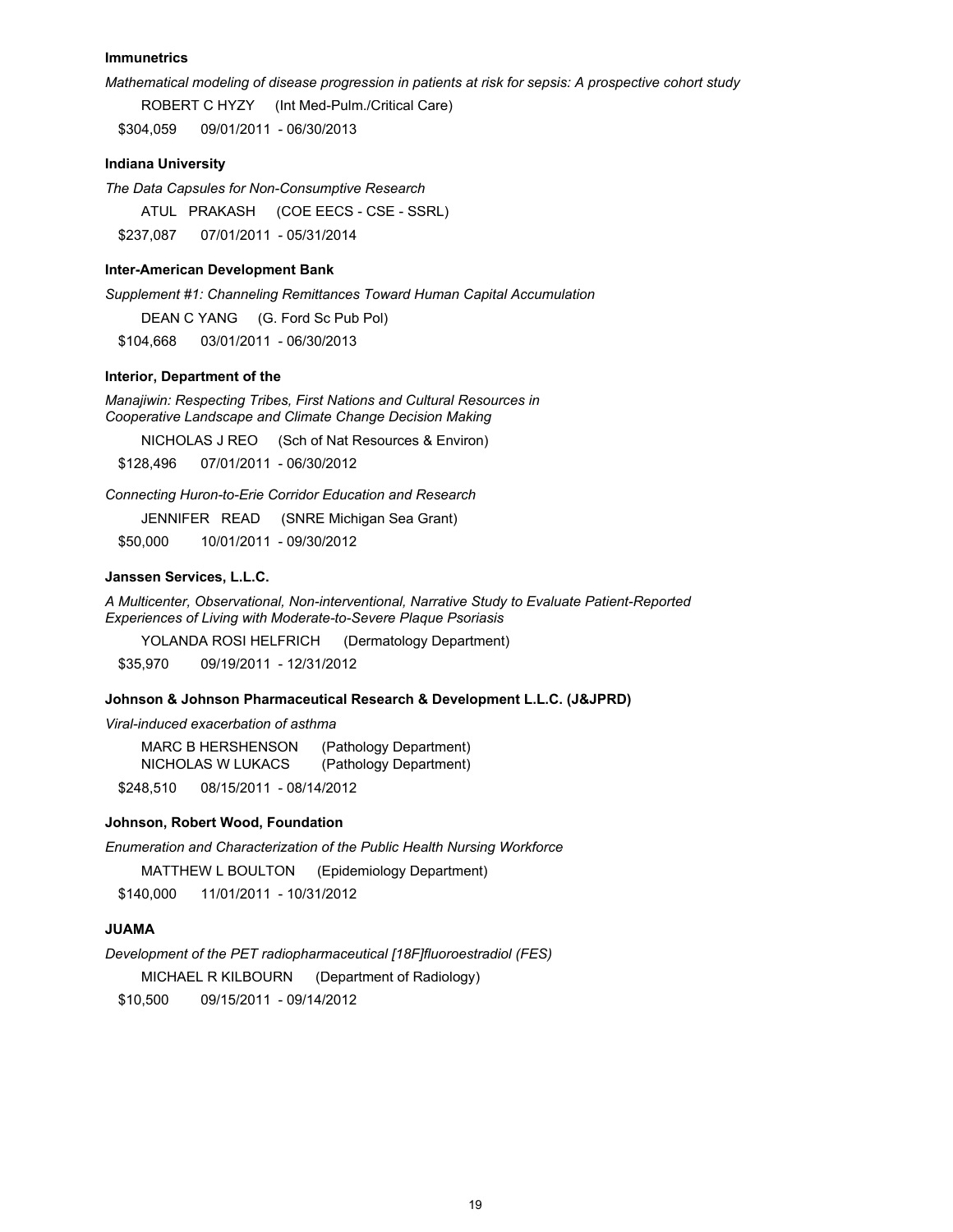## **Justice, Department of**

*Intergovernmental Personnel Agreement for NCVS*

JAMES M LEPKOWSKI (SRC-Survey Methodology Prog)

\$100,000 07/01/2011 - 06/30/2012

*National Archive of Criminal Justice Data: University of Michigan Archiving Services*

TIMOTHY S BYNUM (ICPSR-Archival Development)

\$400,000 09/19/2011 - 07/31/2012

## **Lilly, Eli, and Company**

*MSA: Methods Development for Identifying Subpopulation of Enhanced Treatment Effects* JEREMY MICHAEL GEORGE TAYLOR (Biostatistics Department) \$55,000 09/26/2011 - 12/31/2012

### **Lincoln Institute of Land Policy**

*2011 IIPF -- Lincoln Institute of Land Policy* JOEL B SLEMROD (ROSS SCH Ofc Tax Policy Rsrch) \$15,000 08/25/2011 - 12/31/2011

## **Lixte Biotechnology Holdings, Inc (Lixte)**

*Radiosensitization of pancreatic tumor xenografts by LB100* MEREDITH A MORGAN (Radiation Oncology - Can Bio)

\$5,000 10/01/2011 - 09/30/2012

#### **Lycera Inc**

*ULAM Services at NCRC for Lycera*

ROBERT C DYSKO (Lab Animal Medicine Unit)

\$115,175 08/01/2011 - 07/31/2012

## **Medimmune, Inc.**

*A Prospective Observational Study to Assess the Role of Selected Biomarkers in Subjects Requiring Daily Medium- to High-dose Inhaled Corticosteroids for Persistent Asthma*

ALAN PETER-PERCY BAPTIST (Int Med-Allergy)

\$50,451 09/06/2011 - 08/31/2012

## **Michigan Critical Care Consultants, Inc.**

*A Novel Catheter Enterogenesis Device to Treat Short Bowel Syndrome*

DANIEL H TEITELBAUM (Pediatric Surgery Section)

\$100,000 07/10/2011 - 01/31/2012

## **Michigan Public Health Institute**

*Natural History of Disorders Identifiable by Newborn Screening*

AYESHA AHMAD (Pediatrics-Genetics)

\$29,005 04/15/2011 - 02/29/2012

## **Michigan, State of, Community Health, Department of**

*State of Michigan Bureau of Health Professions Nursing Scholarship*

MARGARET M ANDREWS (Flint Nursing)

\$9,000 10/01/2010 - 09/30/2011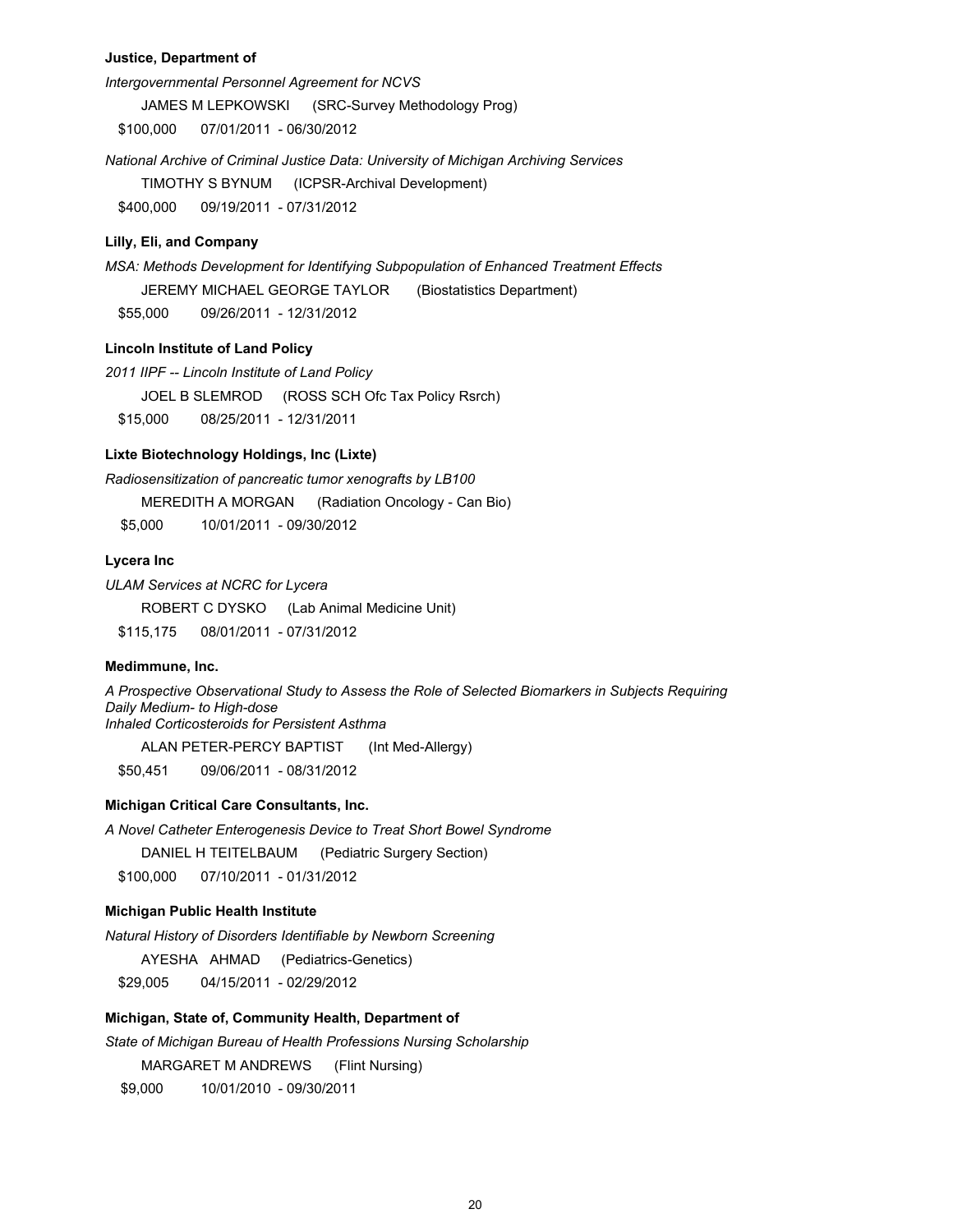### **Michigan, State of, Energy, Labor and Economic Growth, Department of**

*Project IDEAL State Membership Michigan Yr.10*

JEROME JOHNSTON (RCGD-Rsrch Cntr for Grp Dyn)

\$22,050 07/01/2011 - 06/30/2012

*Gaining Early Awareness and Readiness for Undergraduate Programs (GEAR UP) Supplemental funds for VISTA worker in schools 2010-2011*

JOHN H MATLOCK (OAMI Gear Up)

\$4,308 07/21/2010 - 07/20/2011

## **Michigan, State of, Transportation, Department of**

*BRIDGES AND STRUCTURES RESEARCH CENTER OF EXCELLENCE - YEAR 7*

SHERIF EL-TAWIL (Civil & Environmental Engr)

\$32,999 10/01/2011 - 09/30/2012

*UM Center of Excellence for Concrete Pavement Performance (CPP)*

WILL HANSEN (Civil & Environmental Engr)

\$35,988 10/01/2011 - 09/30/2012

## **Mississippi State University**

*Drop-Tower Testing to Characterize Lower-Extremity Impact Response to High-Rate Vertical Loading* JONATHAN DAVID RUPP (UMTRI-Biosciences)

\$67,554 08/01/2011 - 12/31/2011

## **Monash University**

*Self-Regulatory Practices by Older Adults*

DAVID W EBY (UMTRI-Behavioral Sciences)

\$16,067 08/01/2011 - 04/30/2012

## **Mott, Charles Stewart, Foundation**

*Committed to Excellence and Opportunity (CEO) 11-12* TENDAJI W GANGES (Flint Educational Opportunity) \$415,700 07/01/2011 - 06/30/2012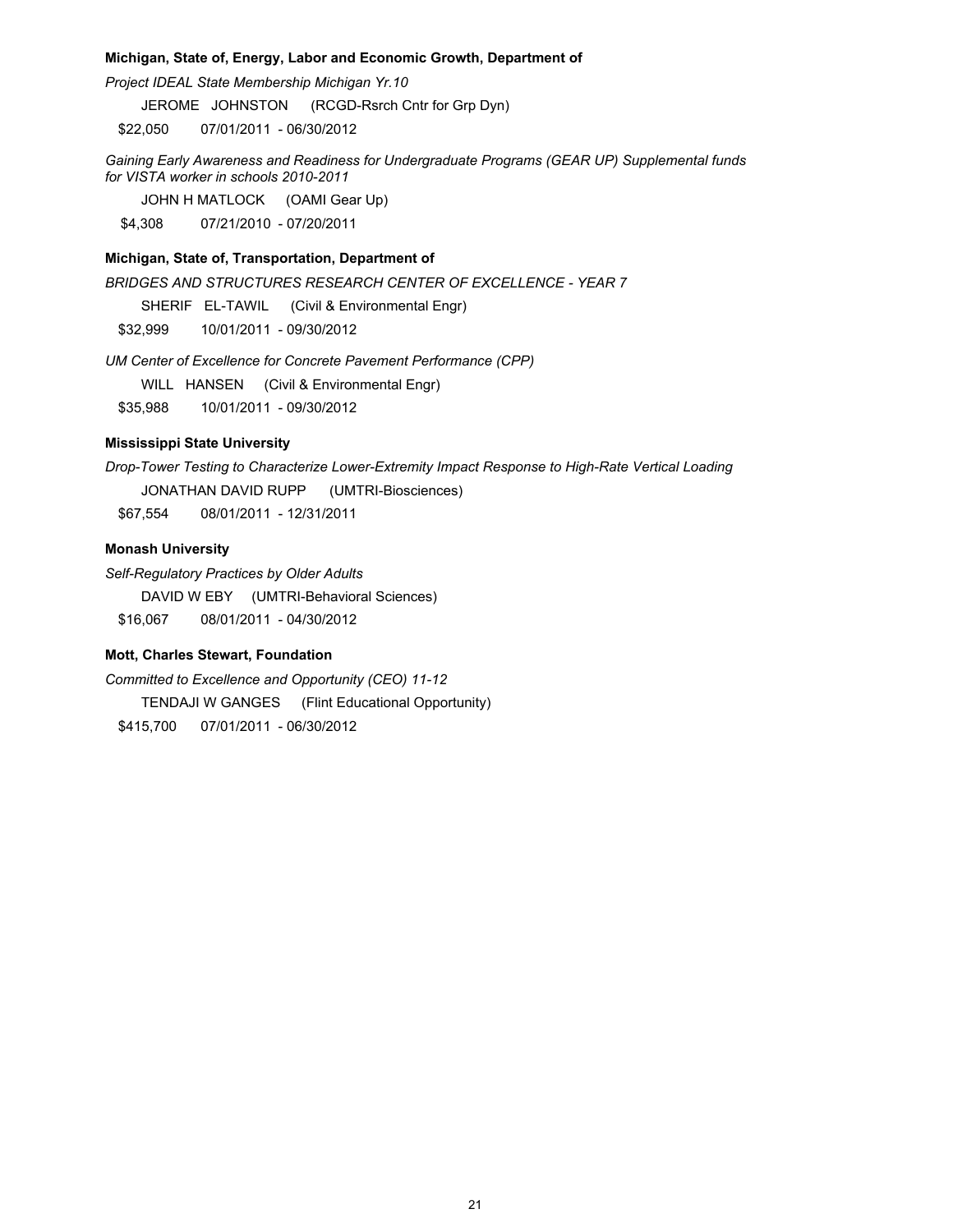#### **National Aeronautics and Space Administration**

*Composition and Feedback in Geospace* MICHAEL WARREN LIEMOHN (Atm, Oceanic & Space Sci.) with AARON JAMES RIDLEY DARREN LEE DE ZEEUW GABOR TOTH JANET U KOZYRA MARK MOLDWIN NATALIA GANJUSHKINA \$1,173,100 08/02/2011 - 08/01/2014

*UM-Detroit Public School Space Science Education Partnership*

MARK MOLDWIN (Atm, Oceanic & Space Sci.)

\$45,000 08/05/2011 - 08/04/2012

*Spaceflight Effects on Neurocognitive Performance: Extent, Longevity, and Neural Bases* RACHAEL D SEIDLER (School of Kinesiology)

with PATRICIA A REUTER-LORENZ

\$80,500 08/26/2011 - 08/25/2012

*Development of Ocean Surface Wind Vector Retrieval Algorithms in Tropical Cyclones* CHRISTOPHER S RUF (Space Physics Research Lab)

with AMANDA MICHELLE MIMS

\$30,000 09/01/2011 - 08/31/2012

*Risk Analysis for Small Unmanned Aircraft Systems in the National Airspace System*

ELLA MARIE ATKINS (Aerospace Engineering)

\$730,541 09/01/2011 - 08/31/2014

*Mars Organic Molecule Analyzer MOMA Electrical/Electronic Subsystem Development* CHARLES J M EDMONSON JR (Space Physics Research Lab)

\$64,853 07/21/2011 - 12/31/2011

## **National Bureau of Economic Research**

*Expanding the National Health Accounts*

SANDEEP VIJAN (Int Med-General Medicine)

with KARA ZIVIN KENNETH M LANGA MARCIA ANN VALENSTEIN MICHAEL P WELLMAN

\$194,240 08/01/2010 - 01/31/2012

## **National Collegiate Inventors and Innovators Alliance (NCIIA)**

#### *CentriCycle*

CHARLES W MONROE (Chemical Engineering Dept) \$15,400 09/01/2011 - 08/31/2013

#### **National Science Foundation**

*Investigation of Ionospheric Contribution to Geomagnetic Storms*

AARON JAMES RIDLEY (Atm, Oceanic & Space Sci.)

\$88,742 09/01/2011 - 08/31/2014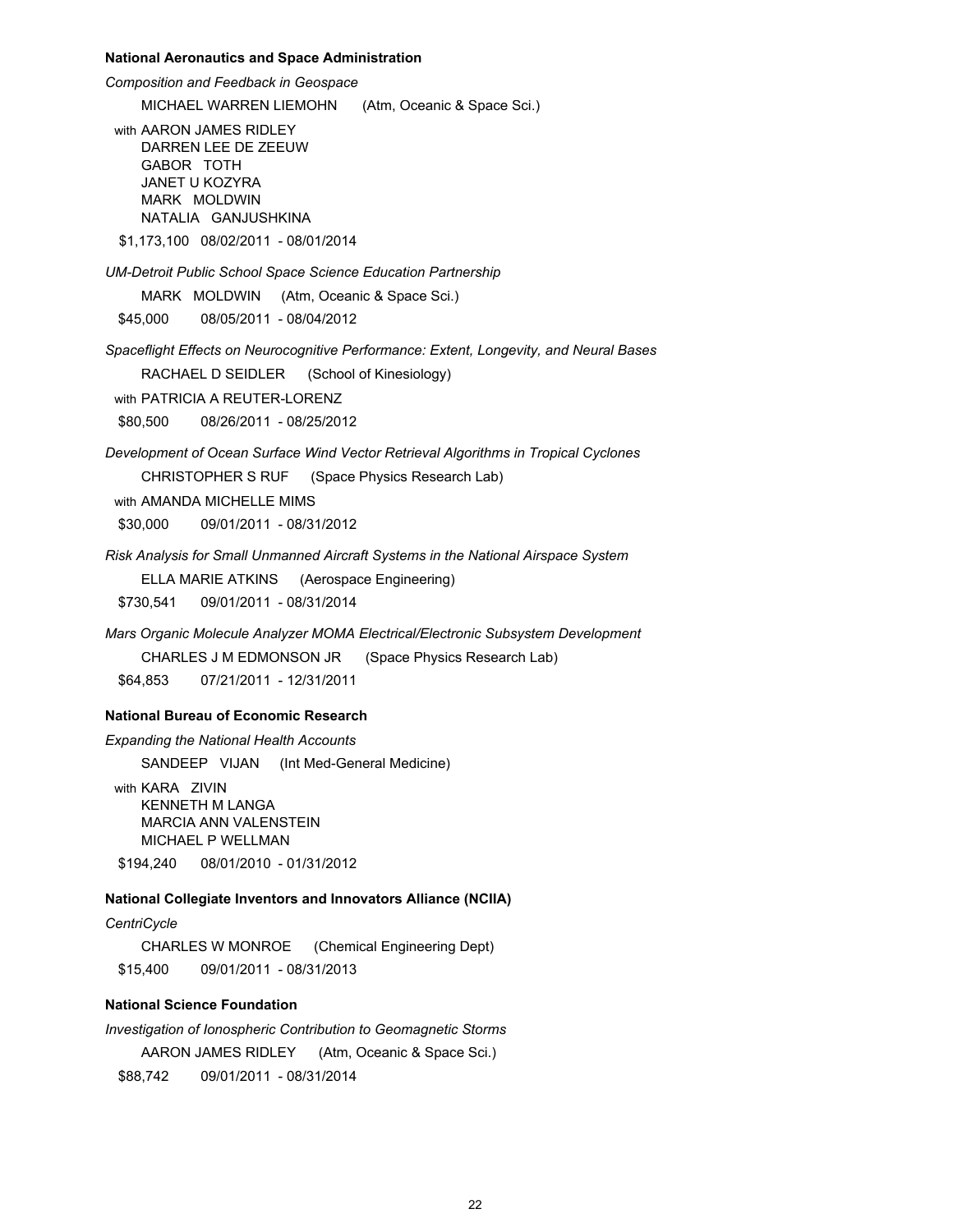*CubeSat investigting Atmospheric Density Response to Extreme driving (CADRE)*

AARON JAMES RIDLEY (Atm, Oceanic & Space Sci.)

with JAMES W CUTLER

\$800,000 09/15/2011 - 08/31/2014

*CAREER: Nonequilibrium organization in epithelial sheets*

DAVID K LUBENSKY (LSA Physics)

\$535,000 09/15/2011 - 08/31/2016

*NSF CAREER Proposal: Bright femtosecond x and gamma-ray pulse production using ultra-intense lasers*

ALEXANDER GEORGE ROY THOMAS (Nuclear Eng & Radiological Sci)

\$450,000 09/15/2011 - 08/31/2016

*Management of Complex Data Structures: Upgrades to EUGene data software*

ALLAN C STAM (CPS-Research)

\$494,669 09/15/2011 - 08/31/2014

*Information Aggregation in Decentralized Markets*

STEPHAN LAUERMANN (LSA Economics)

\$267,129 09/01/2011 - 08/31/2014

*University of Michigan REU Site in the Chemical Sciences*

BRIAN P COPPOLA (LSA Chemistry)

\$384,000 09/15/2011 - 08/31/2014

*Optically Driven Quantum Dot Spins for Quantum Computing: Coherence Between Spins in Entangled States*

DUNCAN G STEEL (COE EECS - ECE - OPT)

\$675,000 09/15/2011 - 08/31/2014

*REU Site: Quantitative Social Science Research at the University of Michigan*

JOHN A GARCIA (ICPSR-Admin)

with LYNETTE F HOELTER

\$290,701 10/01/2011 - 09/30/2014

*Gas Phase Combustion Synthesis of Nanopowders, Modeling and Processing Duplex Microstructures*

RICHARD M LAINE (Materials Science & Engin.)

with ANGELA VIOLI

\$780,000 09/15/2011 - 08/31/2014

*K-Theory and Related Topics*

IGOR KRIZ (LSA Mathematics)

\$166,205 10/01/2011 - 09/30/2014

*New Methods for Construction of Enantiomerically Enriched Tertiary Alcohols via Nucleophilic Reactions of Enediolates*

JOHN P WOLFE (LSA Chemistry)

\$395,000 09/15/2011 - 08/31/2014

*FRG: Development and Validation of Novel Computational Tools for Modeling the Growth and Selfassembly of Crystalline Nanostructures*

KATSUYO S THORNTON (Materials Science & Engin.)

\$900,000 09/15/2011 - 08/31/2014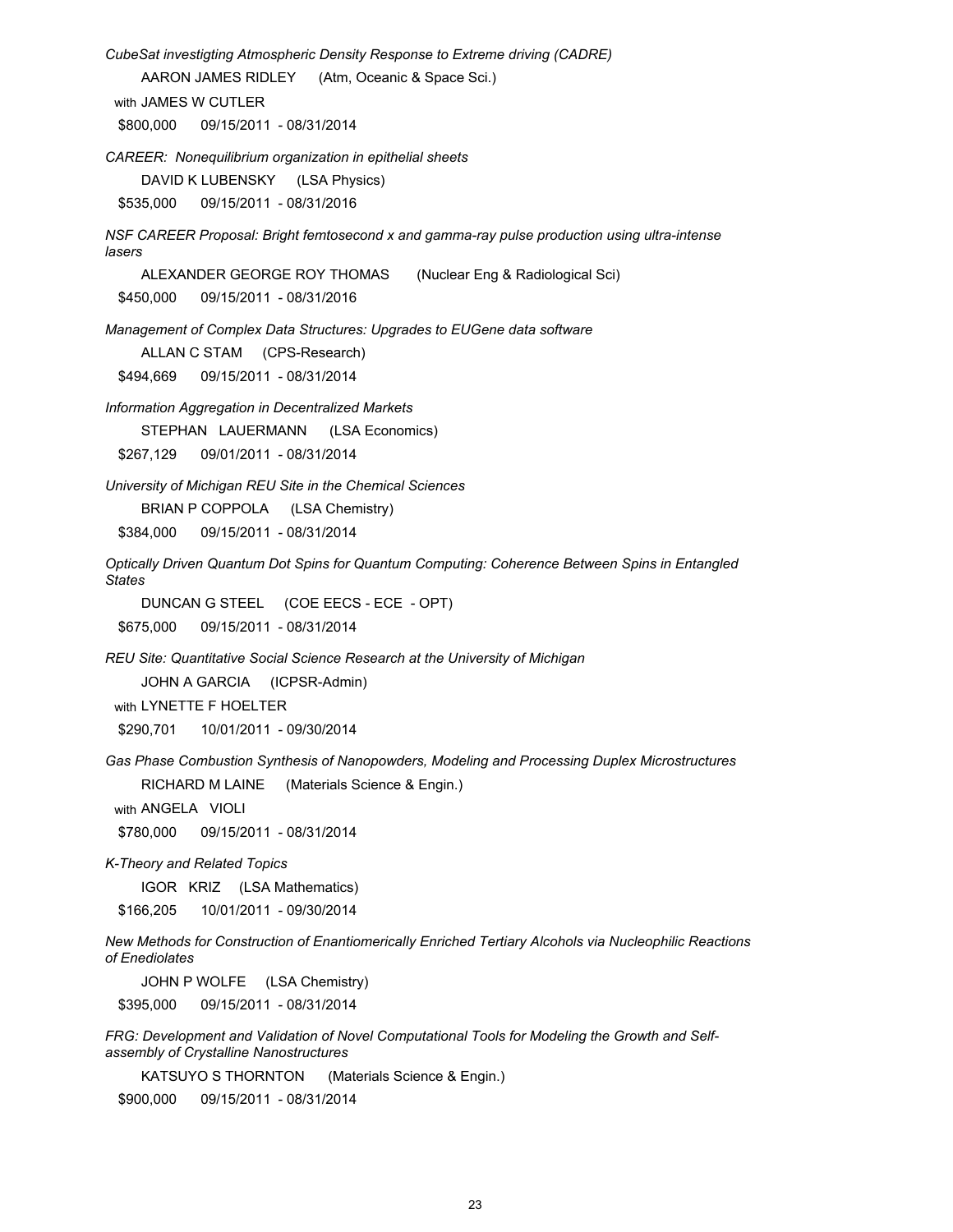*Optimizing Ion Mobility, Chemical Stability, and Mechanical Rigidity in Composite Electrolytes*

JOHN KIEFFER (Materials Science & Engin.)

\$552,030 10/01/2011 - 09/30/2015

*Social Identity in Online Microfinance and Public Goods Provision*

YAN CHEN (School of Information)

with QIAOZHU MEI

\$500,000 09/15/2011 - 08/31/2014

*Collabrative Research: Does productivity drive diversity or vice versa? Empirical and theoretical investigations of the multivariate productivity-diversity hypothesis in streams*

BRADLEY CARDINALE (Sch of Nat Resources & Environ)

\$333,565 01/01/2011 - 02/28/2013

*Heterogeneous Catalysis on Plasmonic Metallic Nanostructures: Selective Catalytic Conversion at Lower Temperatures co-Driven by Solar and Thermal Energy*

SULJO LINIC (Chemical Engineering Dept)

\$285,000 10/01/2011 - 09/30/2014

*CEMRI for Photonics and Multiscale Nanomaterials*

THEODORE B NORRIS (COE EECS - ECE - USL)

with ANASTASIOS JOHN HART ANTHONY GRBIC DUNCAN G STEEL HUI DENG JAMIE DEAN PHILLIPS JOANNA MIRECKI-MILLUNCHICK JOHN CARL SCHOTLAND JULIE SUZANNE BITEEN L JAY GUO MARY BETH DAMM NICHOLAS KOTOV PALLAB K BHATTACHARYA PC KU 2008 PC 2008 PC 2008 PC 2008 PC 2008 PC 2008 PC 2008 PC 2008 PC 2008 PC 2008 PC 2008 PC 2008 PC 2008 PC PETER S SMEREKA RACHEL S GOLDMAN ROBERTO D MERLIN RONALD G LARSON SHARON C GLOTZER STEVEN M YALISOVE VANESSA SIH ZHAOHUI ZHONG

\$13,320,000 09/15/2011 - 08/31/2017

*Support for Conferences and Mentoring of Underrepresented Groups in Political Methodology*

ROBERT J FRANZESE JR (CPS-Research) \$188,034 09/01/2011 - 08/31/2013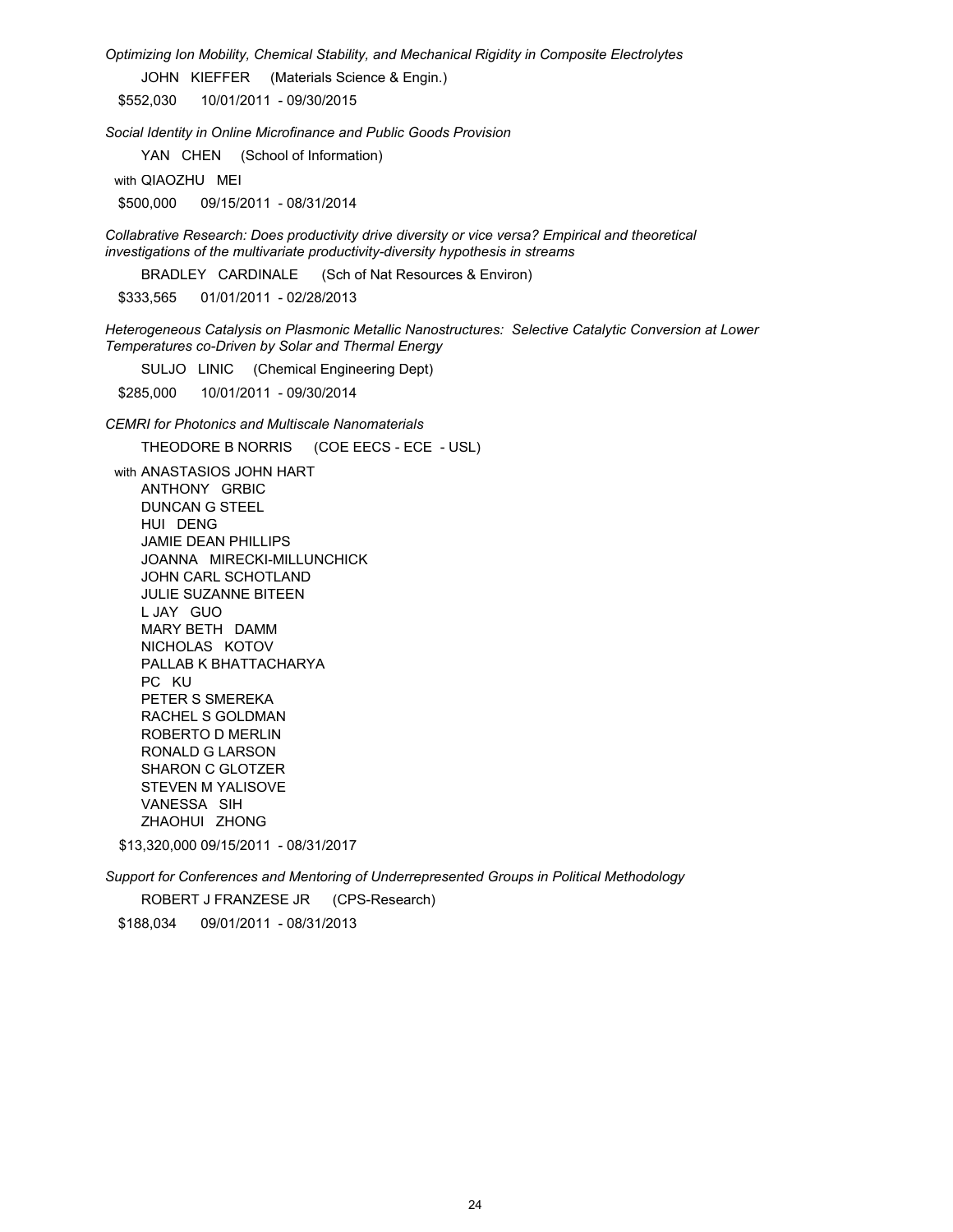*NCRN-MN: Linking Surveys to the World: Administrative Data, the Web, and Beyond. Michigan Node of the the NSF-Census Research Network*

MATTHEW D SHAPIRO (SRC-Hrs)

with CHARLES C BROWN DAN BROWN EYTAN ADAR JAMES M LEPKOWSKI JOHN BOUND KENNETH MICHAEL SYLVESTER LAUREN HERSCH NICHOLAS LISA J NEIDERT LUKE SHAEFER MARGARET C LEVENSTEIN MELVIN STEPHENS JR MICHAEL JOHN CAFARELLA PAMELA GIUSTINELLI QIAOZHU MEI SHELDON H DANZIGER VICKI A FREEDMAN

\$2,995,165 10/01/2011 - 09/30/2016

*Complex Singularities in Numerical Analysis and Nonlinear Dynamics*

DIVAKAR VISWANATH (LSA Mathematics)

\$264,998 09/15/2011 - 08/31/2014

*Developing Teaching Expertise in K-5 Mathematics*

KARA M SUZUKA (School of Education)

with HYMAN BASS MEGHAN MARY SHAUGHNESSY PAMELA ANN MOSS TIMOTHY ARTHUR BOERST

\$3,292,648 09/01/2011 - 08/31/2016

*Collaborative Research: CDI-Type II: Cyber-Enabled Studies of Complexity in Nanodustry Plasmas*

MARK KUSHNER (COE EECS - ECE - Rad)

\$590,756 10/01/2011 - 09/30/2015

*Dynamics of Sleep-Wake Regulation*

VICTORIA BOOTH (Anesthesiology Department)

with CECILIA DINIZ BEHN

\$299,998 10/01/2011 - 09/30/2014

*Collaborative Research: Linking the chemical structure of black carbon to its biological degradation and transport dynamics in a northern temperate forest soil*

KNUTE J NADELHOFFER (LSA Biological Station)

\$493,946 10/01/2011 - 09/30/2012

*Function and Regulation of AIFs in Brassinosteroid Signaling*

JIANMING LI (LSA Molec./Cell./Develop. Bio)

\$589,229 09/01/2011 - 08/31/2014

*EXP:Collaborative Research:Using Smartphone-based Participatory Simulations to Engage Children in Scientific Thinking*

ELLIOT SOLOWAY (COE EECS - CSE - AI)

with CHRISTOPHER JAMES POULSEN JOSEPH S KRAJCIK MICHAEL DONALD BAILEY

\$550,000 09/01/2011 - 08/31/2013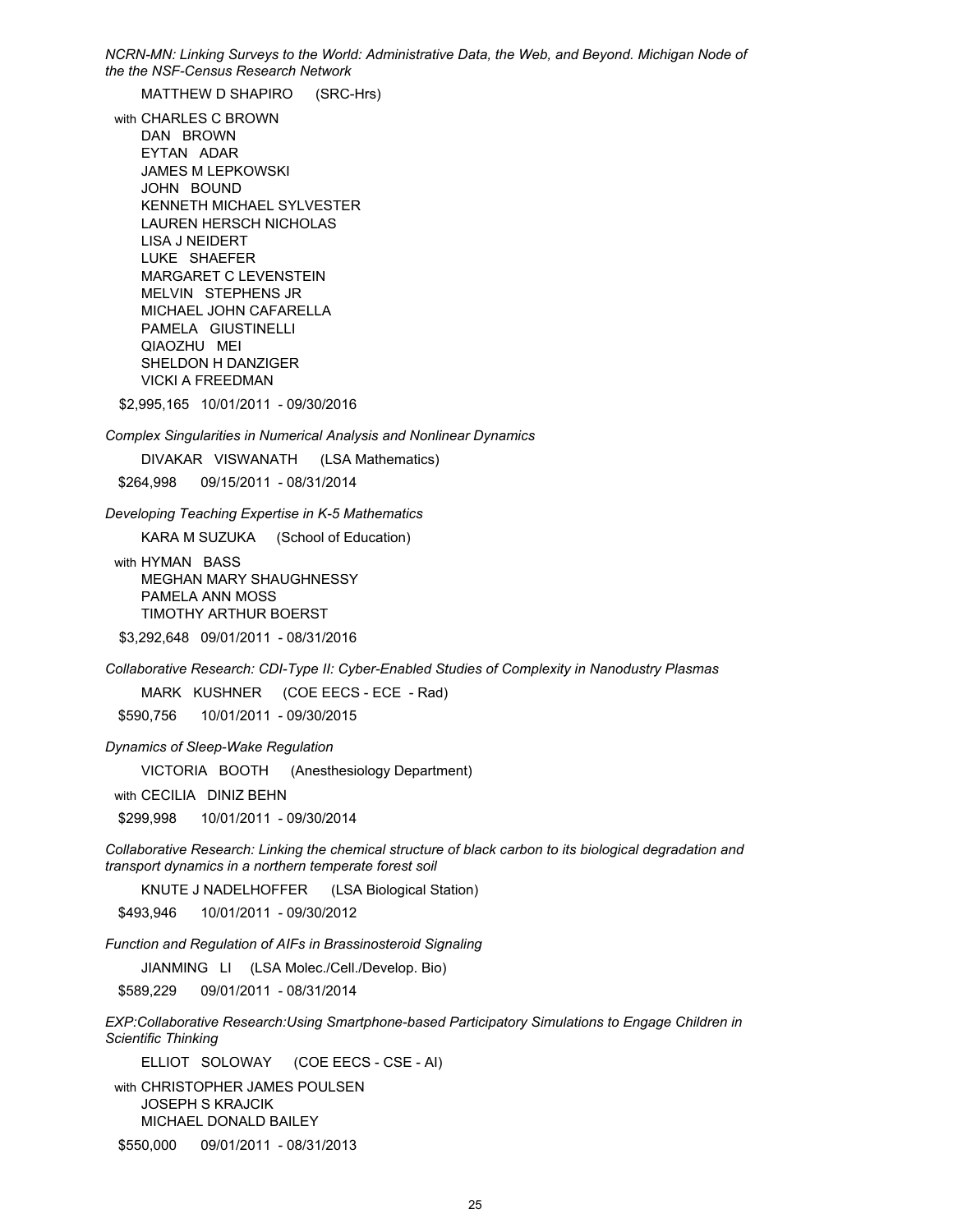*Mass-47 Paleothermometry in Deep Geologic Time*

KYGER C LOHMANN (LSA Earth & Environmental Sci.)

\$224,755 09/15/2011 - 08/31/2014

*Mechanics of Intraocular Pressure Increase Associated with Genetic Factors*

ALAN ARGENTO (Dbn Coll of Eng-Mechanical Eng) JULIA E RICHARDS (Dbn Coll of Eng-Mechanical Eng)

with FRANK W ROZSA WONSUK KIM

\$359,920 09/01/2011 - 08/31/2014

*IMS I/UCRC: Five Year Renewal*

JUN NI (CoE Ind/Univ Coop Research Ctr)

\$75,000 09/01/2011 - 08/31/2016

*SoCS Doctoral Consortium and PI Meeting*

PAUL J RESNICK (School of Information)

\$150,000 11/01/2011 - 10/31/2012

*Multi-Satellite Investigation of Plasma Sheet Flux Rope Formation and Dynamics*

JAMES ARTHUR SLAVIN (Atm, Oceanic & Space Sci.)

\$291,641 10/01/2011 - 09/30/2014

*EAGER: Collaborative Research: Towards Context-Aware Security and Privacy for RFID Systems*

DI MA (Dbn Col of Eng-Computer & Info)

\$109,996 10/01/2011 - 09/30/2013

*Continuity and Change in American Economic and Social Life: The PSID 07-11 (ASPE Supplement)*

CHARLES C BROWN (SRC-Psid)

with ROBERT F SCHOENI

\$186,860 09/21/2011 - 02/29/2012

*NSF Career: REU Supplement*

VIKRAM GAVINI (Mechanical Engineering)

\$5,997 09/20/2011 - 01/31/2016

## **New York Medical College**

*Targeted Cell Therapy with GMP generated EBV-CTLs in Poor Risk and Rare Childhood and Adolescent Lymphomas*

MEGAN S LIM (Pathology Department)

with JOHN E LEVINE

\$32,335 07/01/2011 - 06/30/2012

### **New York University**

*Fast and Rapidly Convergent CEM Techniques*

ERIC MICHIELSSEN (COE EECS - ECE - Rad)

\$67,608 09/01/2011 - 08/31/2012

## **Northwestern University**

*The retinal microenvironment in diabetic retinopathy* DAVID ANTONETTI (Ophthalmology & Visual Science) \$77,750 07/01/2011 - 06/30/2012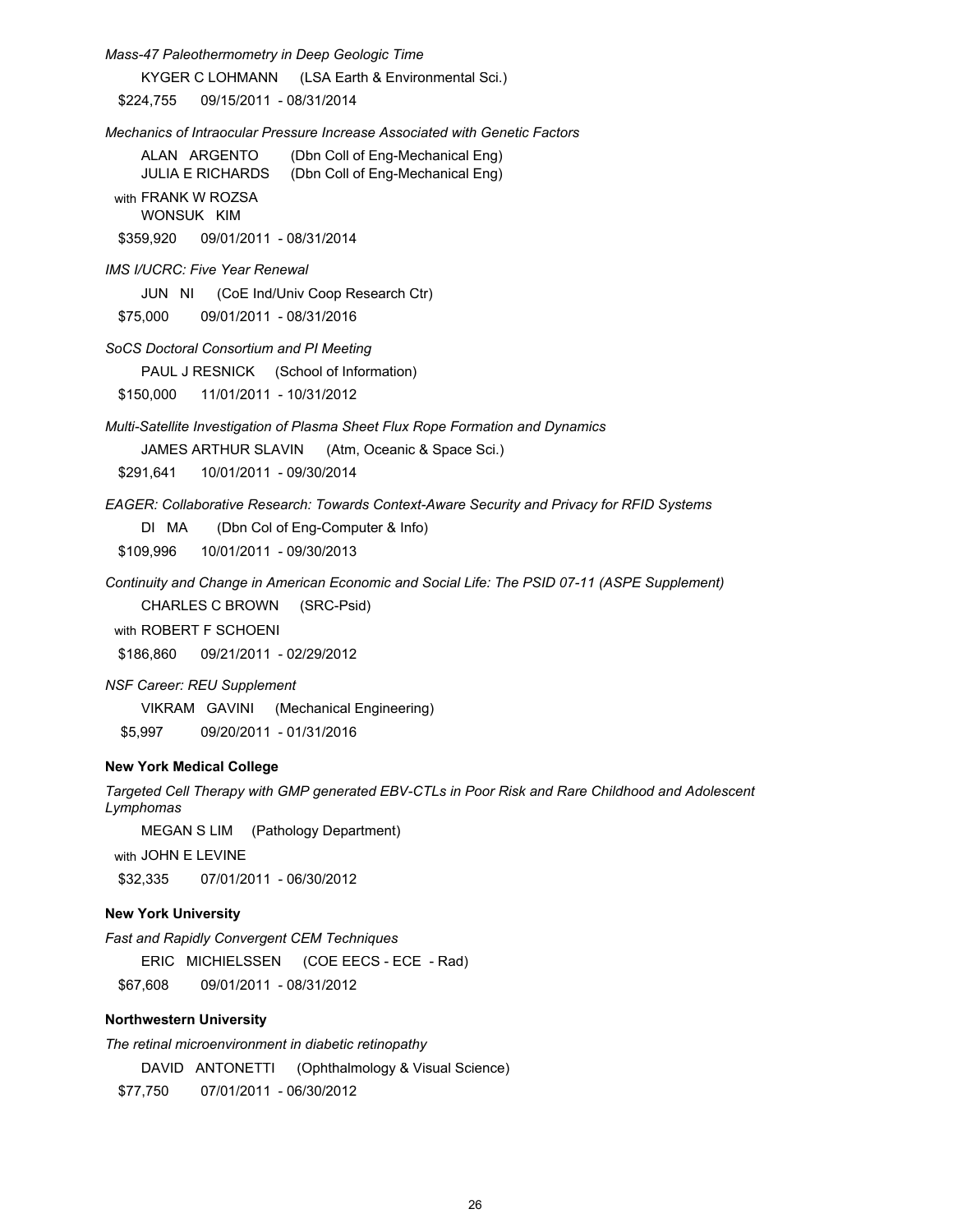#### **Novartis**

*RAD US 92 Amend/Increased enrollment*

FU LUNG LUAN (Int Med-Nephrology)

\$148,710 08/01/2011 - 11/30/2013

## **Nuclear Regulatory Commission**

*Department of Nuclear Engineering and Radiological Sciences - Faculty Development Grant Program* RONALD M GILGENBACH (Nuclear Eng & Radiological Sci) \$450,000 08/04/2011 - 08/03/2014

#### **Ohio State University, The**

*Forecasting Carbon Storage as Eastern Forests Age: Joining Experimental and Modeling Approaches at the UMBS AmeriFlux Site*

KNUTE J NADELHOFFER (LSA Biological Station)

\$419,601 09/01/2011 - 08/31/2014

## **Oregon State University**

*Sustainable feed and improved stocking densities for gar (Atractosteus spp.) culture*

JAMES STEPHEN DIANA (Sch of Nat Resources & Environ)

\$30,900 06/01/2011 - 09/29/2011

## **Oxford BioMedica**

*EIAV Lentiviral Vector Gene Transfer into the Cochlea*

YEHOASH RAPHAEL (Kresge Hearing Research Inst)

\$6,500 08/05/2011 - 04/30/2012

## **Pacific Northwest National Laboratories**

*NNSA Security Upgrades*

HENRY D BAIER (Financial Operations) \$85,420 06/16/2011 - 03/30/2012

#### **Pardee, Elsa U., Foundation**

*TRPV3 Ca2+ Channel as a Novel Target of Epithelial Cancers* HAOXING XU (LSA Molec./Cell./Develop. Bio) \$120,000 09/01/2011 - 08/31/2012

*Pilot Studies on the Anti-Tumor Capacity of Novel Catalytic Nanoparticles* HOWARD R PETTY (Ophthalmology & Visual Science)

\$137,376 09/01/2011 - 08/31/2012

*Immunotherapy of Melanoma Utilizing Cancer Stem Cell-based Vaccines*

QIAO LI (GSA - Surgical Oncology (SON))

\$123,346 10/01/2011 - 09/30/2012

## **Peace Corps**

*Strategy Contract FY2012 (Peace Corps Recruitment)*  WILLIAM E NOLTING (International Center) \$18,000 09/30/2011 - 09/29/2012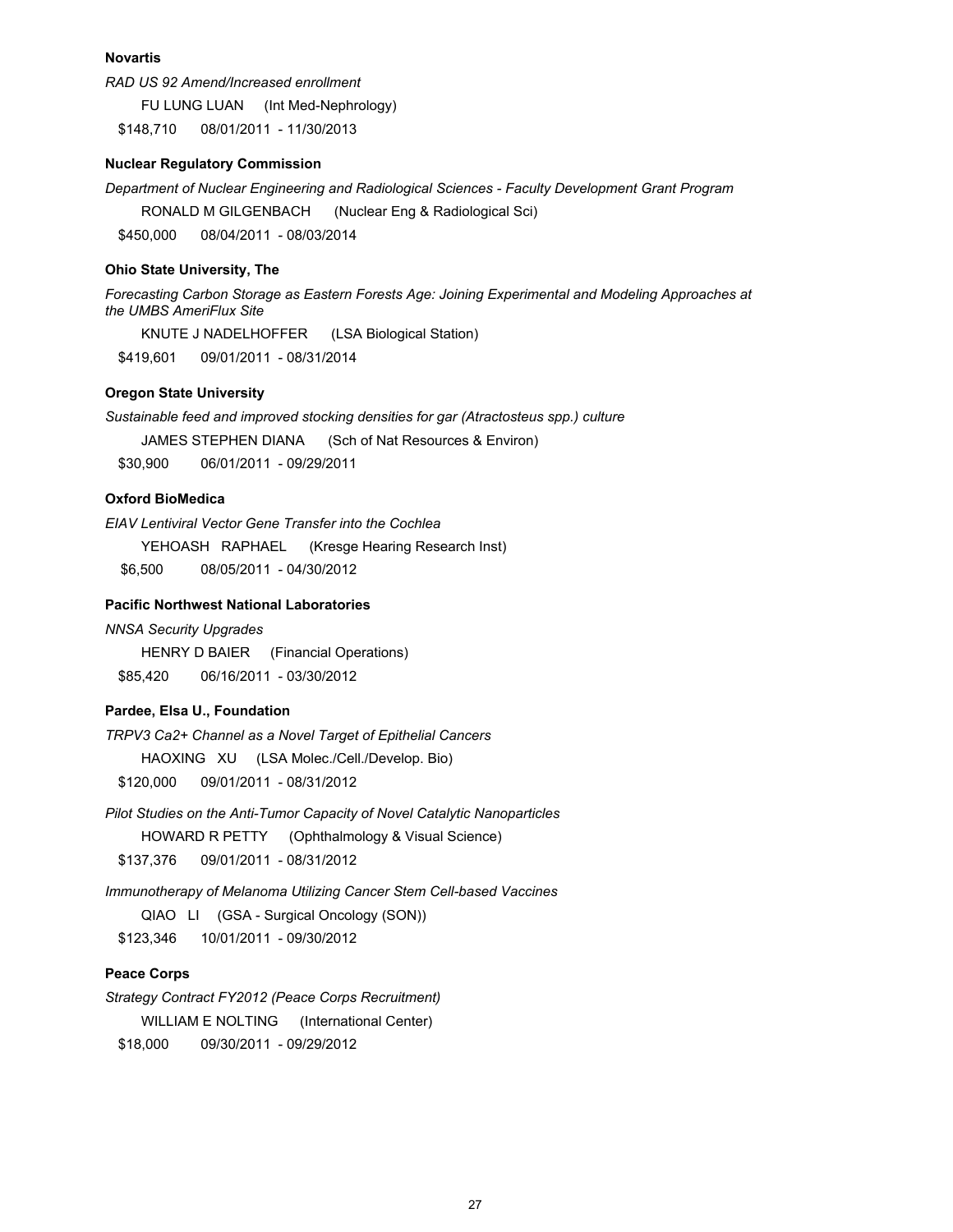#### **PPD, Inc.**

*2011.050: An Open Label Assessment of Safety and Efficacy of Ruxolitinib (Incb018424) in Subjects with Primary Myelofibrosis, Post Essential Thrombocythemiamyelofibrosis and Post Polycythemia Veramyelofibrosis Who Have Platelet Counts Of 50 X109/L to 100 X109/L*

MOSHE TALPAZ (Int Med-Hematology/Oncology)

with DALE LEE BIXBY

\$821,094 08/23/2011 - 09/22/2016

### **Quintiles, Inc**

*Protocol C13008 - A Phase 3, Open-label Study to Determine the Long-Term Safety and Efficacy of Vedolizumab (MLN0002) in Patients with Ulcerative Colitis and Crohn?s Disease* 

PETER DOYLE HIGGINS (Int Med-Gastroenterology)

\$275,810 08/01/2011 - 07/31/2016

### **Sandia National Laboratories**

*MODELING OF XENON FLASHLAMPS*

MARK KUSHNER (COE EECS - ECE - Rad)

\$37,500 08/01/2011 - 07/31/2013

*Modeling Investigation of the Sandia Free Piston Linear Alternator*

ARISTOTELIS BABAJIMOPOULOS (Mechanical Engineering)

\$61,377 08/01/2011 - 06/30/2012

## **Sanofi Pasteur**

*Fluzone Effectiveness Data - License Agreement*  ARNOLD S MONTO (Epidemiology Department) with SUZANNE E OHMIT \$65,000 08/01/2011 - 06/30/2012

## **Smithsonian Institution**

*High Resolution Spectroscopy of a Black Hole Transient*

JON MATTHEW MILLER (LSA Astronomy)

\$34,785 08/03/2011 - 08/02/2012

*Confirmation of a New Pulsar Wind Nebula*

JON MATTHEW MILLER (LSA Astronomy)

\$8,600 06/03/2011 - 06/02/2012

#### **Soligenix, Inc**

*A Phase 3, Randomized, Double-Blind, Placebo-Controlled, Multi-Center Study of the Safety and Efficacy of orBec? (Oral Beclomethasone 17,21-Dipropionate) in Conjunction with Ten Days of High-Dose Prednisone Therapy in the Treatment of Patients with Gastrointestinal Graft vs. Host Disease*

JOHN E LEVINE (Int Med-Hematology/Oncology)

\$12,000 10/01/2010 - 07/31/2013

#### **Southwest Oncology Group-Clinical Trials Initiative, L.L.C.**

*S0702 A ProspectiveObservational Multicenter Cohort Study to Assess the Incidence of Osteonecrosis of the Jaw(ONJ) in Cancer Patients with Bone Metastases Starting Zoledronic Acid Treatment*

CATHERINE H VAN POZNAK (Int Med-Hematology/Oncology)

\$12,900 01/01/2011 - 12/31/2016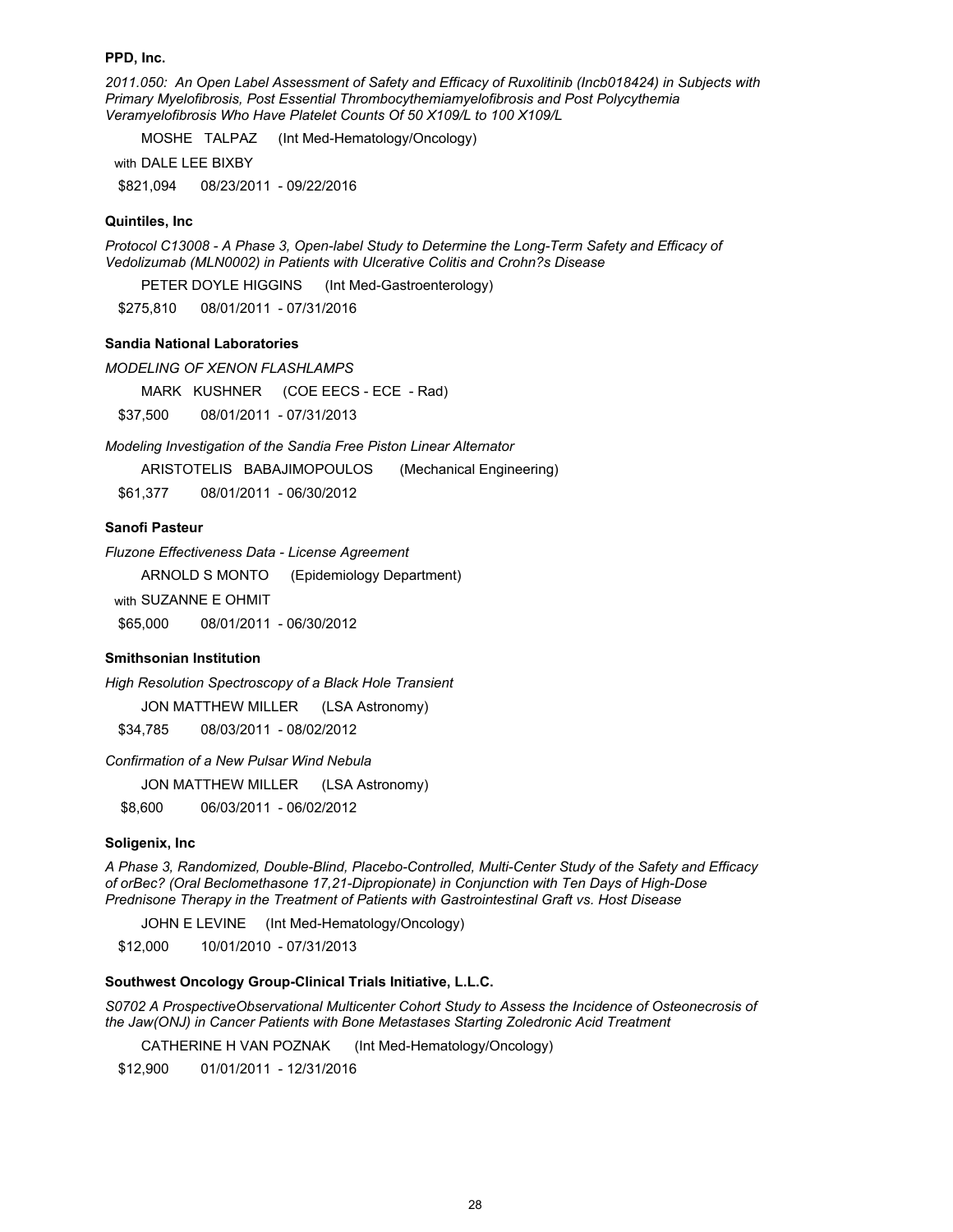### **Southwest Research Institute**

*The Solar Orbiter Heavy Ion Spectrometer Development Extended Phase A III*  THOMAS H ZURBUCHEN (Atm, Oceanic & Space Sci.) with SUSAN THERESE LEPRI \$199,801 09/01/2009 - 12/31/2011

#### **SRI International**

*Network Analysis of Emerging Scientific and Technological Innovations* EYTAN ADAR (School of Information) \$20,000 08/08/2011 - 11/11/2011

#### **State, Department of**

*Inspiring and Accelerating Entrepreneurship in MENA Youth* JOHN JOSEPH CRISTIANO (Dbn College of Eng-CEEP) \$449,860 09/30/2011 - 10/31/2013

## **Streamline Numerics, Inc**

*Advanced Unsteady Turbulent Combustion Simulation Capability for Space Propulsion Systems* MATTHIAS IHME (Aerospace Engineering) \$240,000 07/08/2011 - 07/07/2013

## **Susan G. Komen for the Cure**

*Development of Targeted ?Smart? Particles for Silencing the Metastases of Breast Cancer* MOHAMED E H EL-SAYED (Biomedical Engineering) \$180,000 09/14/2011 - 09/13/2014

#### **Templeton, John, Foundation**

*The Science of Ethics* DANIEL JACOBSON (LSA Philosophy) with SEKHAR CHANDRA SRIPADA \$853,457 09/01/2011 - 08/31/2014

## **Tenneco Automotive**

*Fatigue and Oxidation of Metals at Elevated Temperatures*

JWO PAN (Mechanical Engineering) \$73,670 09/01/2011 - 08/31/2012

# **The Big History Project, LLC**

*The Big History Project*

ROBERT B BAIN (SOE-Educational Studies)

\$346,440 01/01/2011 - 08/31/2013

## **The Hagen Family Foundation (THFF)**

*Utilizing Ford SYNC to Provide Educational Content to the Driving Public.* 

ROGER SHULZE (Dbn Col of Eng-IAVS)

\$12,000 09/01/2011 - 12/31/2011

## **Torry Pines Institute for Molecular Studies**

*High throughput in vivo screening: translational generation of novel analgesics* EMILY M JUTKIEWICZ (Pharmacology Department) \$6,291 08/01/2011 - 07/31/2012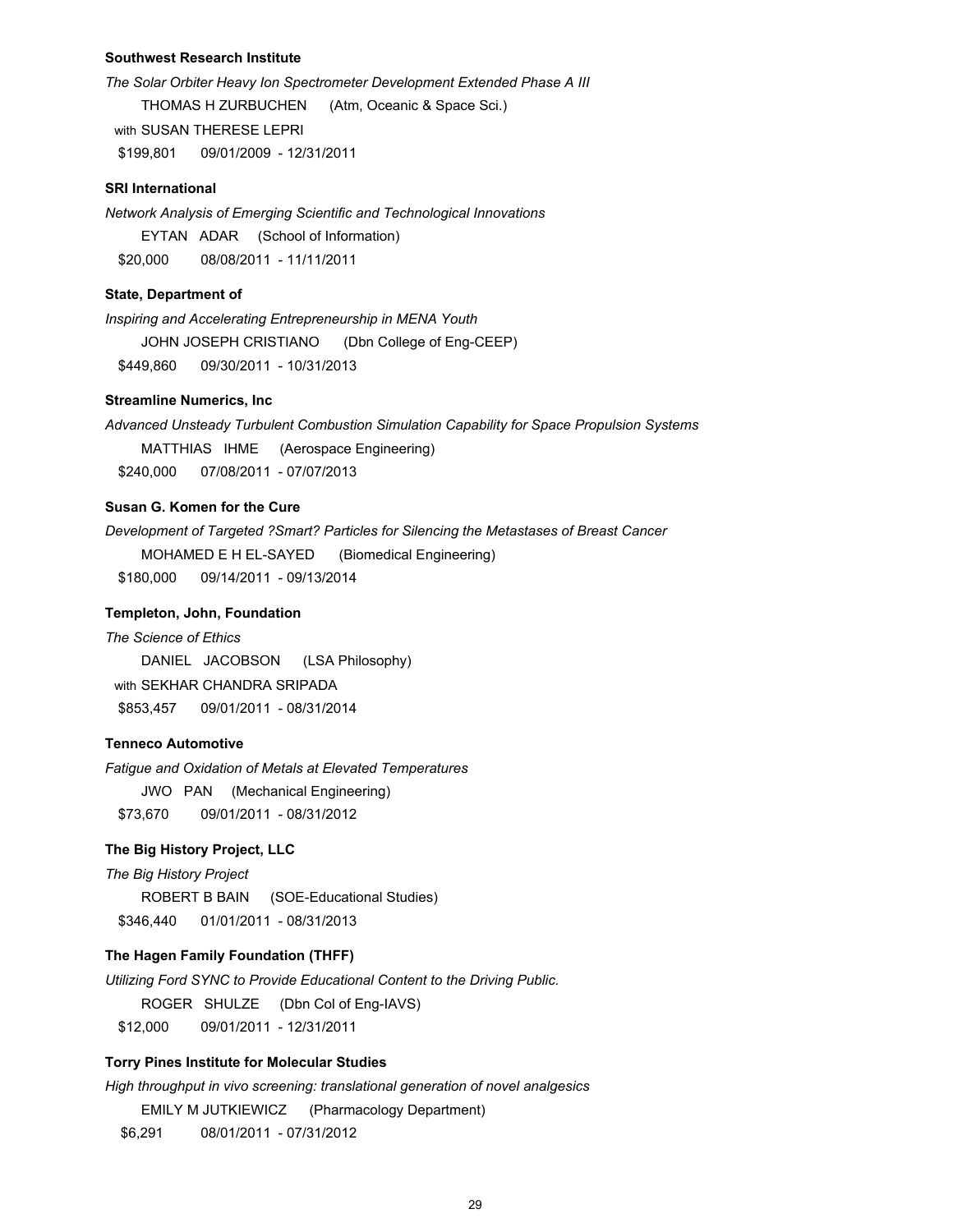### **Toyota Engineering & Manufacturing North America (TEMA)**

*Development of Performance Evaluation Procedures for Active Safety Systems*

DAVID JAMES LEBLANC (UMTRI-Engineering Systems)

with CAROL ANN FLANNAGAN DANIEL F BLOWER

\$999,443 08/01/2011 - 01/31/2013

*Observation of Microstructures of Mesoporous Silica Spheres and Nanoparticles Incorporated into the Spheres*

XIAOQING PAN (Materials Science & Engin.) \$20,000 09/19/2011 - 02/29/2012

#### **Toyota Technical Center, USA, Inc.**

*Elderly Occupant Posture, Body Shape, and Belt Fit*

MATTHEW PAUL REED (UMTRI-Biosciences)

with CAROL ANN FLANNAGAN

\$315,899 09/01/2011 - 02/15/2013

### **Transportation, Department of-Federal Motor Carrier Safety Administration**

*Collection, Analysis and Evaluation of CMV Safety Data*

DANIEL F BLOWER (UMTRI-Vehicle Safety Analysis) JOHN WOODROOFFE (UMTRI-Vehicle Safety Analysis) with PAUL ERIC GREEN

\$750,000 09/30/2011 - 09/29/2012

## **Transportation, Department of-Federal Railroad Administration**

*Automated Extraction of Grade Crossing Parameters, Associated Traffic Control Devices, and Sightlines from Lidar Data Phase 2*

EDWIN OLSON (COE EECS - CSE - AI)

\$109,868 02/01/2011 - 03/31/2012

#### **United BioSource Corporation (UBC)**

*2011.060: An Open Label, Multi-center, IRESSA? Clinical Access Program of Gefitinib 250 mg (IRESSA?) for the continued treatment of patients in the United States who are currently benefiting or have benefited from gefitinib treatment*

GREGORY KALEMKERIAN (Int Med-Hematology/Oncology)

\$10,300 09/16/2011 - 07/19/2016

#### **United Negro College Fund Special Programs Corporation**

*A Methodological Aproach for Rapid Audification in Heliospheric Data Analysis*

JASON ANDRE GILBERT (Atm, Oceanic & Space Sci.)

with ROBERT LEWIS ALEXANDER

\$25,500 09/01/2011 - 08/31/2014

#### **United Way of Washtenaw County**

*Striving for Thriving RAHS Youth*

SHARON A REDMER (UMH RAHS YpsiEast MiddleSchool)

\$9,626 07/01/2011 - 06/30/2012

## **Universal Technology Corporation**

*Development of a thrust vectoring system for a small turbine engine*

TIMOTHY B SMITH (Aerospace Engineering)

\$15,785 09/01/2011 - 06/15/2012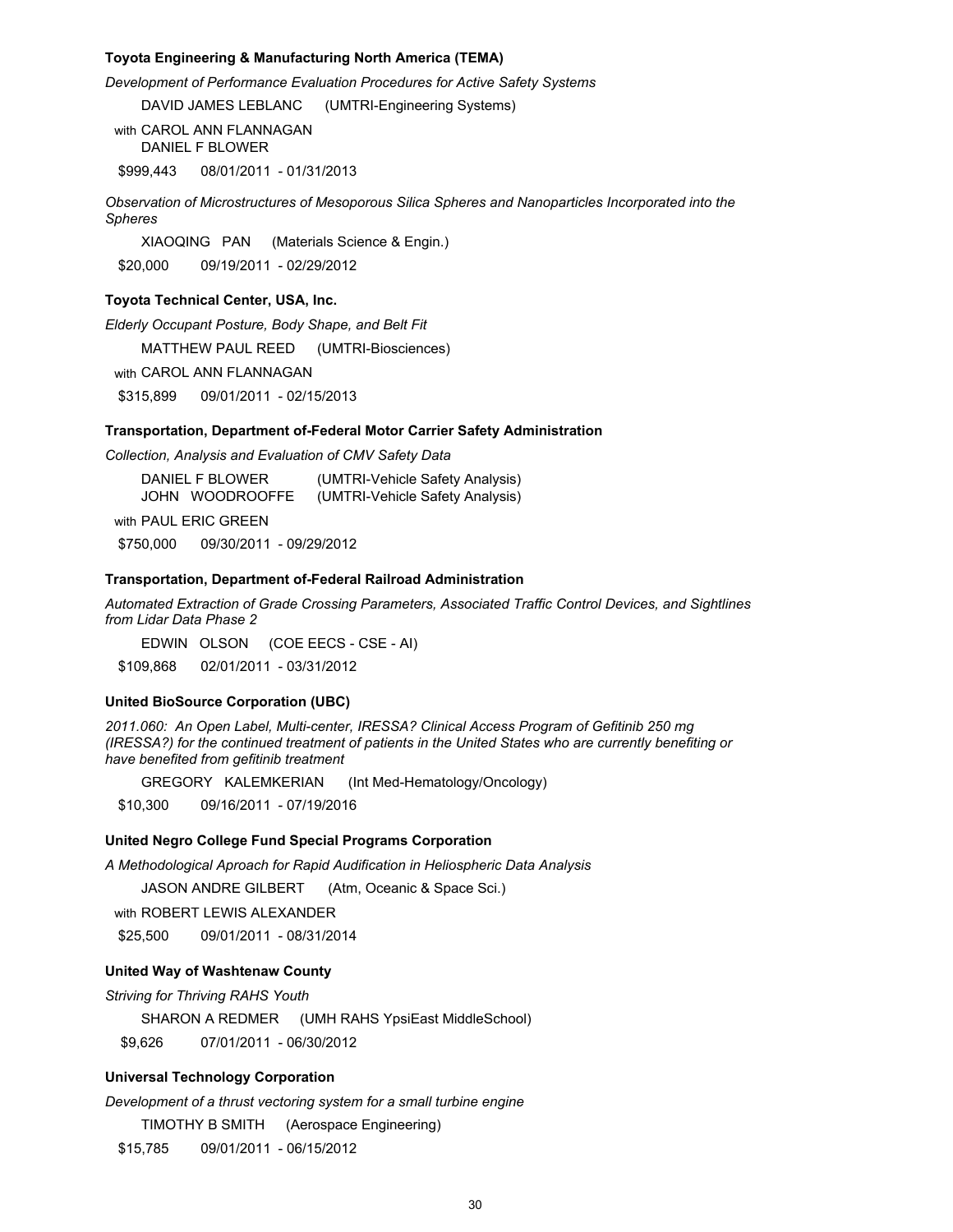#### **University of California - San Francisco**

*EPGP Amendment 5*

SIMON GLYNN (Neurology Department)

with SUCHETA M JOSHI

\$184,775 05/01/2011 - 04/30/2012

### **University of Maryland, The**

*ACT National-Scale Efforts Toward Verification and Validation of Observing Technologies*

GUY A MEADOWS (SNRE CILER) THOMAS H JOHENGEN (SNRE CILER)

\$125,000 06/01/2011 - 05/31/2012

## **University of Minnesota**

*COPD Clinical Research Network: STATCOPE protocol*

FERNANDO JOSE MARTINEZ (Int Med-Pulm./Critical Care)

\$125,225 08/01/2010 - 07/31/2012

## **University of Pittsburgh**

*Team Science: Sociotechnical Dimensions of Distributed Work*

ANN S ZIMMERMAN (School of Information)

\$28,900 01/01/2011 - 08/31/2011

## **University of Texas at Austin**

*Education and Alcohol Use in Adolescence and Young Adulthood*

JOHN E SCHULENBERG (SRC-Studies of Youth)

\$81,730 04/05/2011 - 03/31/2012

### **University of Utah**

*A Comparison of Patient Demographics at Six NCCN Sites For Patients Diagnosed with Brain Metastases, Breast Cancer, HCC, Melanoma, NSCLC, and Ovarian Cancer Analysis Plan* 

JAMES G STEVENSON (PHARMACY Clin, Soc & Admin Sci)

\$12,000 09/15/2011 - 10/30/2011

## **University of Washington**

*Oxidative Oligomerization of Methane and Oxidation Catalysts: Comp-renewal Year 4*

MELANIE S SANFORD (LSA Chemistry)

\$219,895 08/01/2011 - 07/31/2012

*Control of welding fume exposures in shipbuilding confined spaces: A research to practice demonstration project* 

RICHARD L NEITZEL (Environmental Health Sciences)

\$22,910 09/01/2011 - 08/31/2012

## **Various Sponsors**

*Recharge: Wheelchair Restraint Testing*

LAWRENCE W SCHNEIDER (UMTRI-Biosciences)

\$26,700 03/01/2007 - 02/28/2012

*Recharge: Child Restraint Testing*

LAWRENCE W SCHNEIDER (UMTRI-Biosciences)

\$32,000 03/01/2007 - 02/28/2012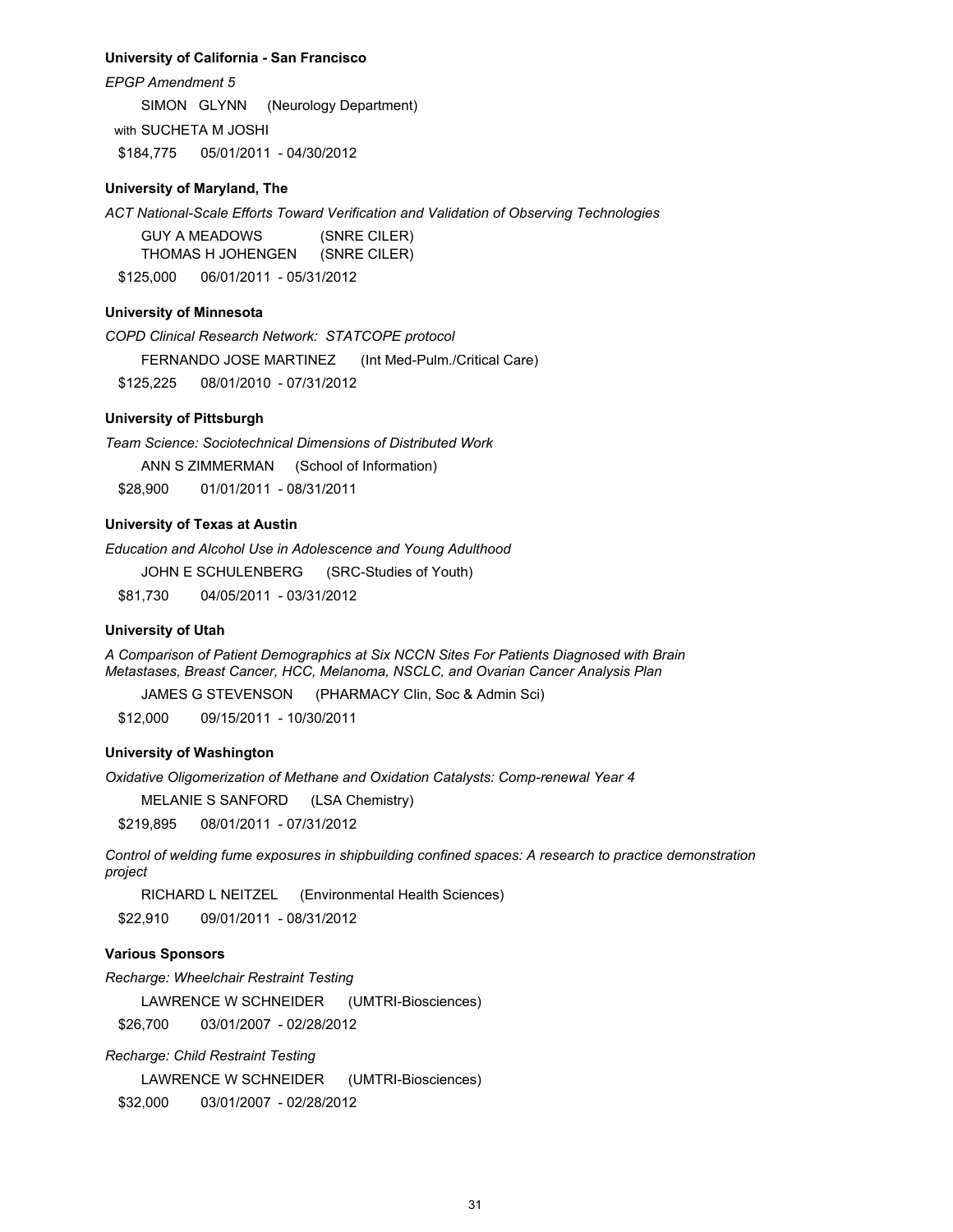#### **Veterans Affairs, Department of**

*IPA-David X Pang*

ANGELA TSAI FAGERLIN (Int Med-General Medicine)

\$17,372 07/01/2011 - 09/30/2011

*IPA-Tracy Wharton FY12*

NEIL BURTON ALEXANDER (Int Med-Geriatric Medicine)

\$73,561 10/01/2011 - 09/30/2012

*VAAAHS Specialty Care Access Network -Disease Education Moudules*

THEODORE ALEXANDER HANSS JR (Michigan MultiMedia (M3))

\$186,030 09/30/2011 - 09/29/2012

*IPA-Joanna Jennens FY12*

NEIL BURTON ALEXANDER (Int Med-Geriatric Medicine)

\$59,396 10/01/2011 - 09/30/2012

#### **Virginia Commonwealth University**

*Hybrid Spintronics and Straintronics (HSS): A New Integration Technology for Ultra-Low Energy Computing and Signal Processing Beyond the Year 2020* 

PINAKI MAZUMDER (COE EECS - CSE - SSRL)

\$223,157 09/01/2011 - 08/31/2015

## **Vortex Hydro Energy, LLC**

*Advanced Integration of Power Take-Off in VIVACE - a MHK device driven by Flow Induced Motion*

ROBERT F BECK (Naval Arch & Marine Dept)

\$62,000 08/31/2011 - 12/31/2012

### **Wake Forest University**

*Dispositional Empathy as a Character Trait*

SARA HOPE KONRATH (RCGD-General Research)

with ANDREA FUHREL-FORBIS

\$150,878 07/01/2011 - 06/15/2013

### **Washtenaw, County of**

*Stabilizing Older Adults*

SHARON A REDMER (UMH Housing Bureau/Gifts)

with CHERI NALEPA HARRIET R BAKALAR JANET MARY HUNKO JUSTINE BYKOWSKI RYAN ROBERT COWMEADOW

\$47,306 07/01/2011 - 06/30/2012

## **Washtenaw United Way**

*Dental Care for Severely Medically Compromised Low Income Patients*

STEPHEN J STEFANAC (DENT Community Dental Clinic)

\$10,000 07/01/2011 - 06/30/2012

## *Emergency Dental Care*

STEPHEN J STEFANAC (DENT Community Dental Clinic)

\$12,902 07/01/2011 - 06/30/2012